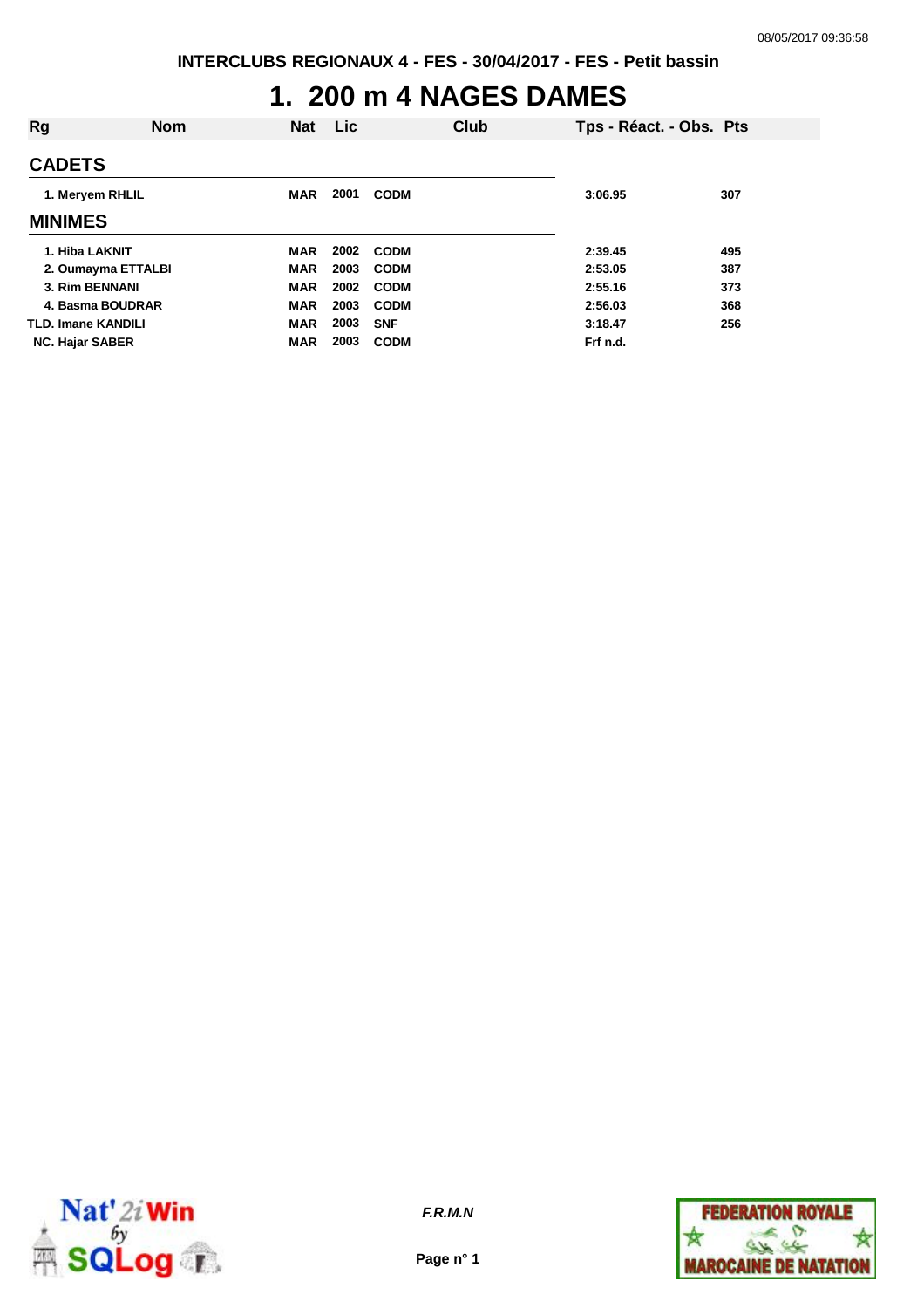# **2. 200 m 4 NAGES MESSIEURS**

| Rg              | <b>Nom</b>              | <b>Nat</b> | Lic  |             | Club | Tps - Réact. - Obs. Pts |     |
|-----------------|-------------------------|------------|------|-------------|------|-------------------------|-----|
| <b>JUNIORS</b>  |                         |            |      |             |      |                         |     |
| 1. Karim AMARTI |                         | MAR        | 1998 | <b>USF</b>  |      | 2:27.45                 | 466 |
|                 | 2. Hicham MEKKAOUI      | <b>MAR</b> | 1999 | <b>CODM</b> |      | 2:28.76                 | 454 |
| <b>CADETS</b>   |                         |            |      |             |      |                         |     |
|                 | 1. Med Yassine BOUKHARI | MAR        | 2001 | <b>CODM</b> |      | 2:23.03                 | 511 |
|                 | 2. Akram Oussama ARROUD | MAR        | 2000 | <b>CODM</b> |      | 2:38.03                 | 379 |
| <b>MINIMES</b>  |                         |            |      |             |      |                         |     |
|                 | 1. Zakariae AMALI       | <b>MAR</b> | 2003 | <b>CODM</b> |      | 2:33.83                 | 410 |
|                 | 2. Ayman MEFETTAR       | <b>MAR</b> | 2003 | <b>SNF</b>  |      | 2:35.93                 | 394 |
|                 | 3. Ismail EL HAMOUMI    | <b>MAR</b> | 2002 | <b>USF</b>  |      | 2:36.57                 | 389 |
|                 | 4. Oussama EL MOUSSAMI  | <b>MAR</b> | 2003 | <b>CODM</b> |      | 2:38.13                 | 378 |
|                 | 5. Adnane BENADADA      | MAR        | 2003 | <b>SNF</b>  |      | 2:40.98                 | 358 |



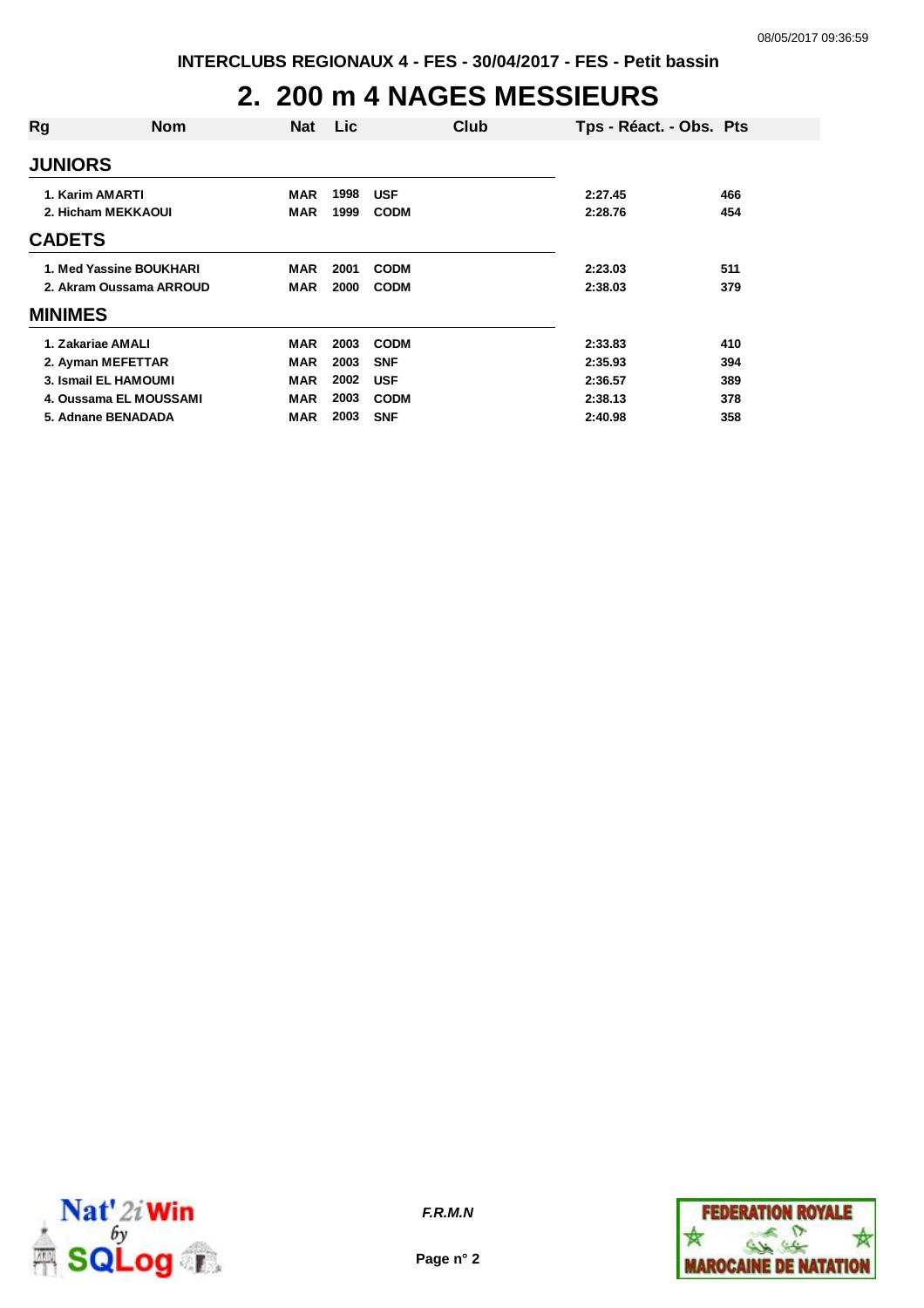# **3. 50 m BRASSE DAMES**

| Rg                           | <b>Nom</b> | <b>Nat</b> | <b>Lic</b> | Club        |          | Tps - Réact. - Obs. Pts |
|------------------------------|------------|------------|------------|-------------|----------|-------------------------|
| <b>SENIORS</b>               |            |            |            |             |          |                         |
| 1. Khaoula DJEBLI            |            | MAR        | 1996       | <b>CODM</b> | 38.91    | 451                     |
| <b>JUNIORS</b>               |            |            |            |             |          |                         |
| 1. Oumaima ZNAGUI            |            | <b>MAR</b> | 1998       | <b>USF</b>  | 42.02    | 358                     |
| <b>CADETS</b>                |            |            |            |             |          |                         |
| 1. Oumnia OUFRID             |            | <b>MAR</b> | 2001       | <b>CODM</b> | 41.44    | 373                     |
| 2. Hajar BOUBRIK             |            | <b>MAR</b> | 2001       | <b>SNF</b>  | 43.27    | 328                     |
| 3. Meriem MAHMOUDI           |            | <b>MAR</b> | 2001       | <b>SNF</b>  | 44.47    | 302                     |
| <b>MINIMES</b>               |            |            |            |             |          |                         |
| 1. Salma REGRAGUI            |            | <b>MAR</b> | 2002       | <b>USF</b>  | 40.80    | 391                     |
| 2. Aya ADIANNA               |            | <b>MAR</b> | 2002       | <b>SNF</b>  | 41.42    | 374                     |
| 3. Yassmine FADILA           |            | <b>MAR</b> | 2002       | <b>SNF</b>  | 45.31    | 285                     |
| TLD. Boutaina OUALI          |            | <b>MAR</b> | 2003       | <b>CAT</b>  | 48.67    | 230                     |
| TLD. Hajar LOUDIYI           |            | <b>MAR</b> | 2003       | A.C.N.T     | 51.04    | 199                     |
| TLD. Ghita YAHYA             |            | <b>MAR</b> | 2003       | <b>SNF</b>  | 53.55    | 173                     |
| <b>NC. Douae MOUTAOUAKIL</b> |            | <b>MAR</b> | 2003       | <b>SNF</b>  | Frf n.d. |                         |



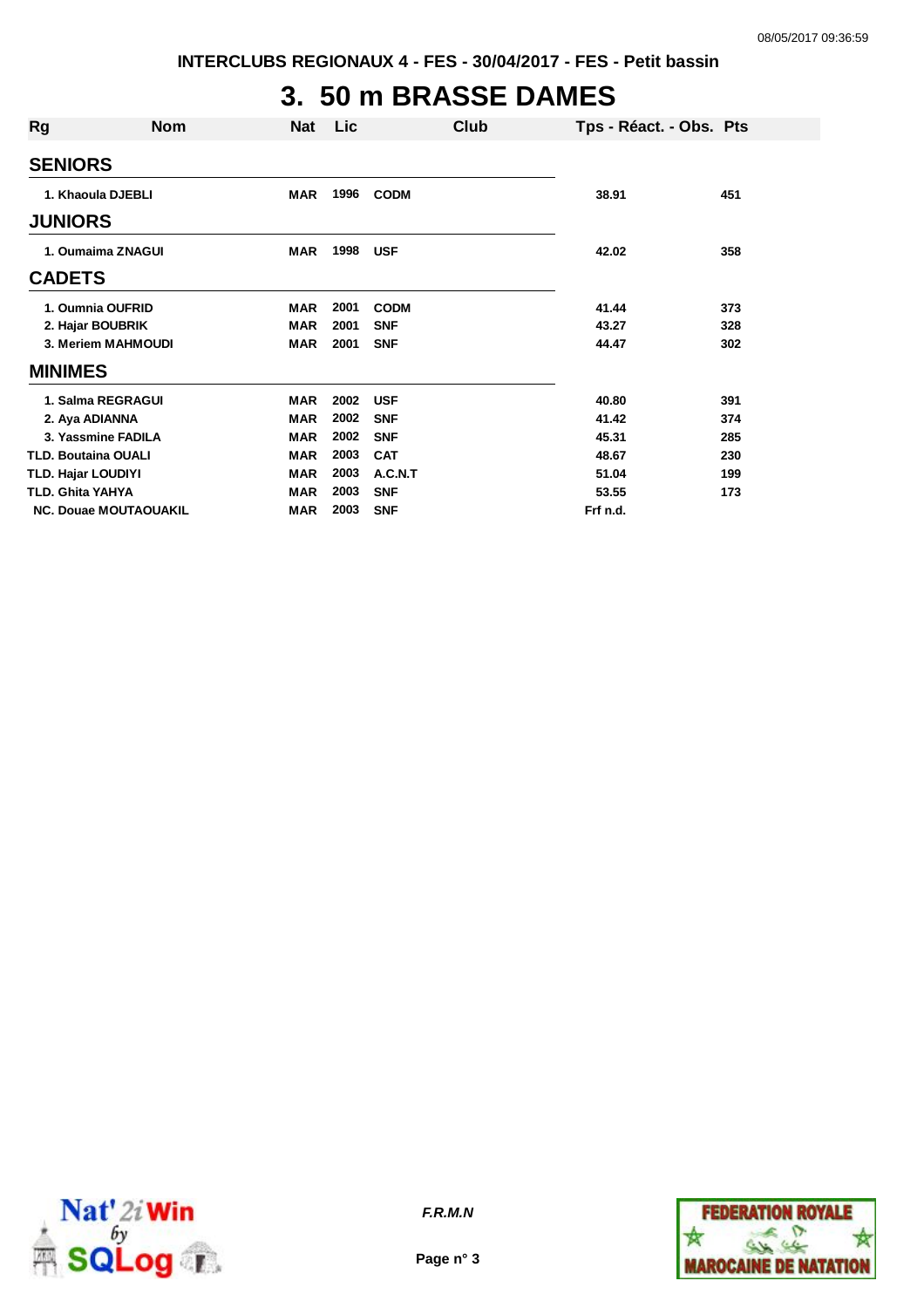# **4. 50 m BRASSE MESSIEURS**

| Rg | <b>Nom</b>                      | <b>Nat</b> | Lic  | Club        | Tps - Réact. - Obs. Pts |     |
|----|---------------------------------|------------|------|-------------|-------------------------|-----|
|    | <b>SENIORS</b>                  |            |      |             |                         |     |
|    | <b>NC. Youssef AMRI JAMI</b>    | MAR        | 1997 | <b>SNF</b>  | Frf n.d.                |     |
|    | <b>JUNIORS</b>                  |            |      |             |                         |     |
|    | 1. Khalil ISMAILI               | <b>MAR</b> | 1998 | <b>CODM</b> | 32.44                   | 555 |
|    | 2. Hicham MEKKAOUI              | <b>MAR</b> | 1999 | <b>CODM</b> | 35.07                   | 439 |
|    | 3. Abderrahman BENNANI          | <b>MAR</b> | 1998 | <b>SNF</b>  | 36.65                   | 385 |
|    | <b>CADETS</b>                   |            |      |             |                         |     |
|    | 1. Hamza BENNOUNA               | MAR        | 2000 | <b>USF</b>  | 33.42                   | 508 |
|    | 2. Omar FILALI                  | <b>MAR</b> | 2001 | <b>USF</b>  | 35.11                   | 438 |
|    | 3. Mohammed SEFRAOUI            | <b>MAR</b> | 2000 | <b>UNO</b>  | 35.56                   | 422 |
|    | <b>4. Driss BENCHEIKH</b>       | <b>MAR</b> | 2001 | <b>USF</b>  | 35.87                   | 411 |
|    | 5. Ahmed SABOUNI                | <b>MAR</b> | 2000 | <b>UNO</b>  | 41.25                   | 270 |
|    | 6. Mohammed Akram RAFTANI       | MAR        | 2001 | <b>SNF</b>  | 41.69                   | 261 |
|    | TLD. Mohammed Amine BELHADRI    | <b>MAR</b> | 2001 | <b>UNO</b>  | 47.03                   | 182 |
|    | <b>MINIMES</b>                  |            |      |             |                         |     |
|    | 1. Monssif Hamza TIJARI         | <b>MAR</b> | 2002 | <b>CODM</b> | 34.86                   | 447 |
|    | 2. Walid DEQQAOUI               | <b>MAR</b> | 2003 | <b>USF</b>  | 34.90                   | 446 |
|    | 3. Sami SAMRAH                  | <b>MAR</b> | 2003 | <b>CODM</b> | 35.66                   | 418 |
|    | 4. Youssef EL YAZAMI ADLI       | <b>MAR</b> | 2002 | <b>USF</b>  | 37.36                   | 363 |
|    | 5. Youssef KADIRI HASSANI       | <b>MAR</b> | 2003 | <b>SNF</b>  | 39.84                   | 300 |
|    | 6. Adam SEDDOUK                 | MAR        | 2003 | <b>CODM</b> | 40.20                   | 292 |
|    | 7. Othman RASSI                 | <b>MAR</b> | 2002 | <b>UNO</b>  | 40.36                   | 288 |
|    | 8. Aymane SIAHMED OUALI         | <b>MAR</b> | 2002 | <b>SNF</b>  | 42.14                   | 253 |
|    | 9. Youssef SAIDI                | <b>MAR</b> | 2003 | <b>SNF</b>  | 43.63                   | 228 |
|    | 10. Mohamed RASSI               | <b>MAR</b> | 2002 | <b>UNO</b>  | 43.94                   | 223 |
|    | 11. Mohammed TOUIJAR            | <b>MAR</b> | 2003 | <b>SNF</b>  | 44.41                   | 216 |
|    | <b>TLD. Anass KEMMOUNE</b>      | <b>MAR</b> | 2003 | <b>SNF</b>  | 45.36                   | 203 |
|    | <b>TLD. Alae Eddine RAFTANI</b> | <b>MAR</b> | 2003 | <b>SNF</b>  | 48.28                   | 168 |
|    | TLD. M'hammed RHORCHI           | <b>MAR</b> | 2003 | <b>SNF</b>  | 51.20                   | 141 |



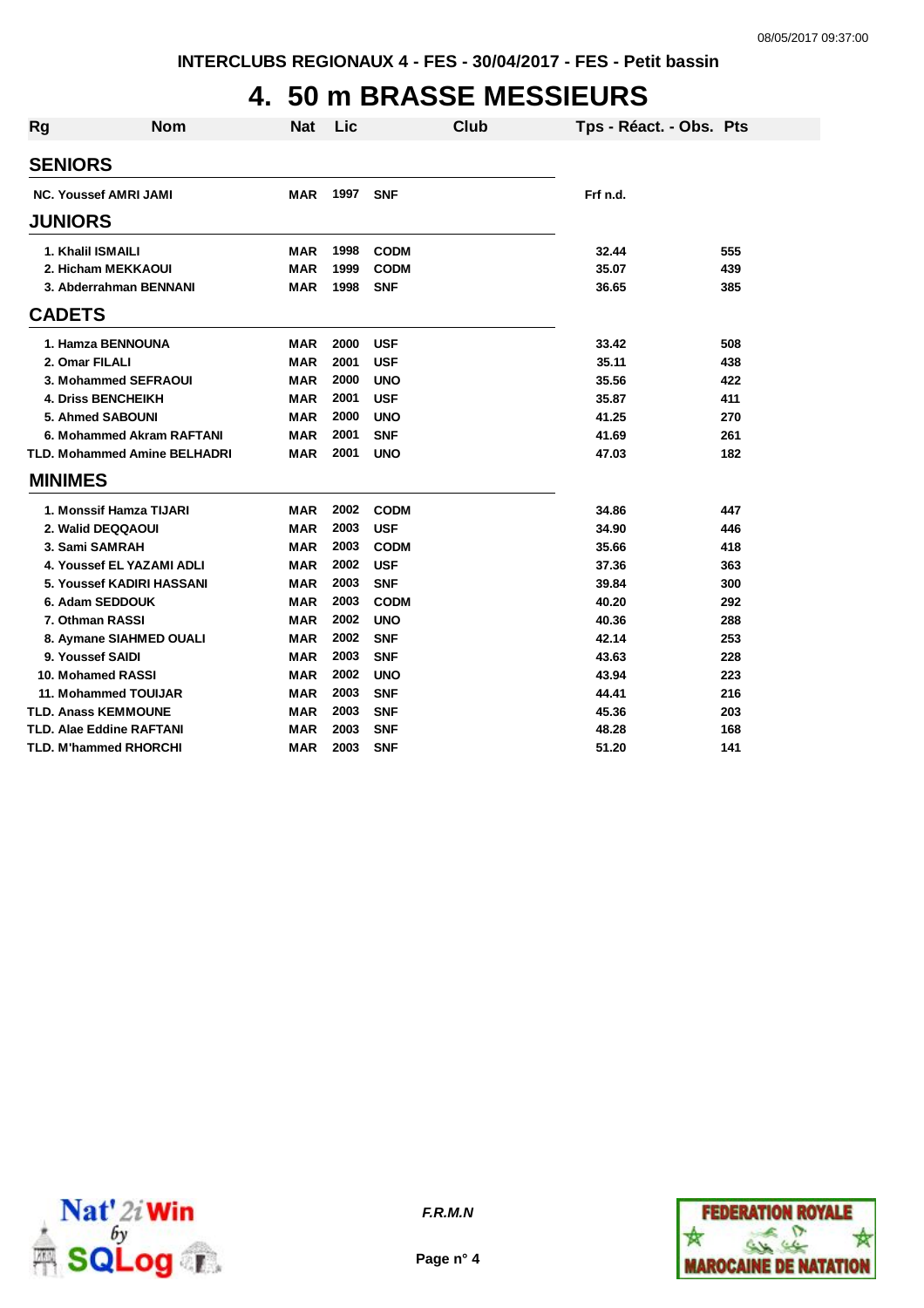# **5. 400 m NAGE LIBRE DAMES**

| Rg                     | <b>Nom</b> | Nat Lic    |          |             | Club | Tps - Réact. - Obs. Pts |     |
|------------------------|------------|------------|----------|-------------|------|-------------------------|-----|
| <b>MINIMES</b>         |            |            |          |             |      |                         |     |
| 1. Aya ADIANNA         |            | <b>MAR</b> | 2002 SNF |             |      | 5:15.09                 | 432 |
| 2. Douae EL MOUJARRADE |            | MAR        | 2003     | <b>SNF</b>  |      | 5:23.97                 | 398 |
| 3. Rim BENNANI         |            | MAR        | 2002     | <b>CODM</b> |      | 5:35.27                 | 359 |
| <b>NC. Hajar SABER</b> |            | <b>MAR</b> | 2003     | <b>CODM</b> |      | Frf n.d.                |     |



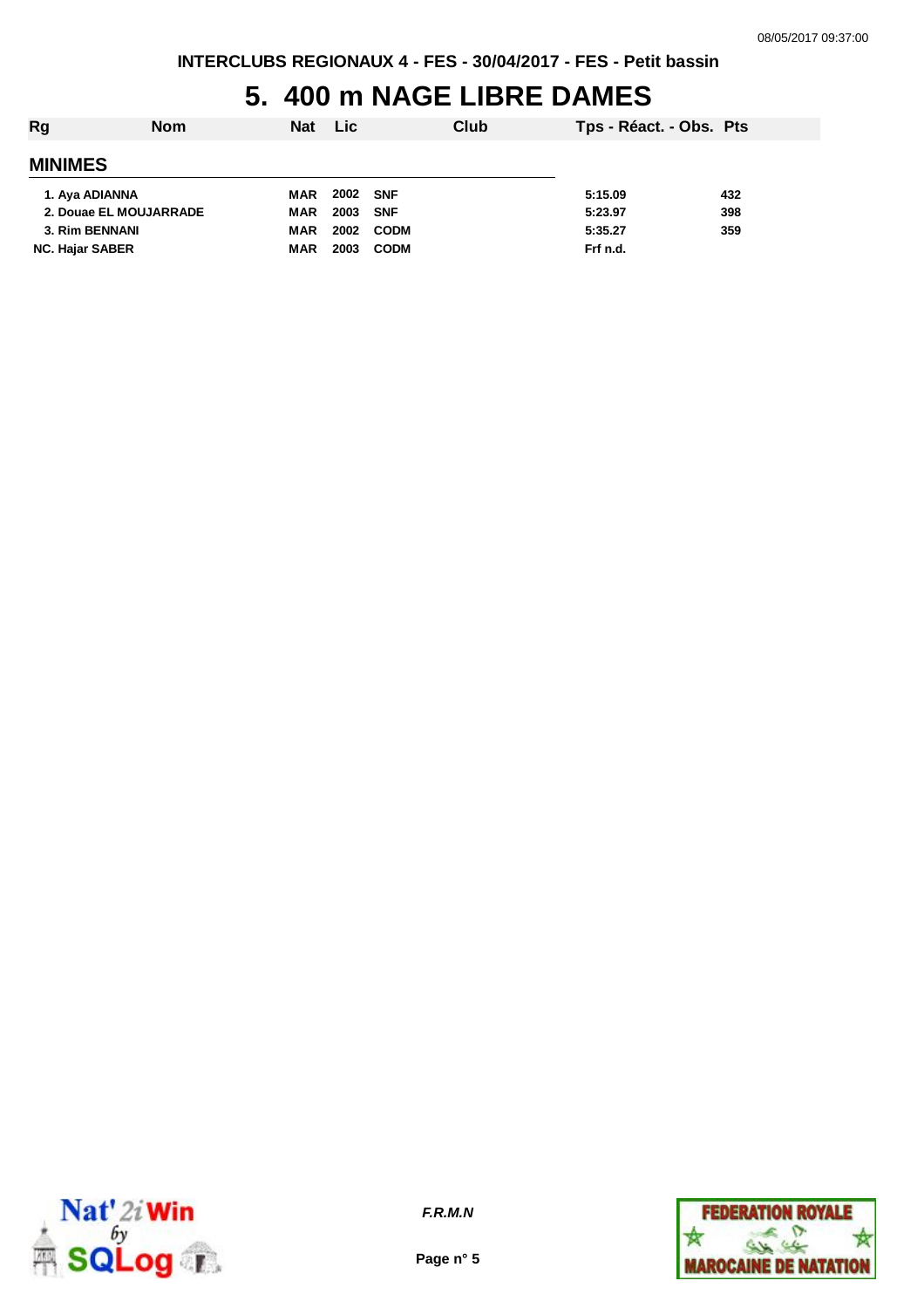### **6. 400 m NAGE LIBRE MESSIEURS**

| Rg             | <b>Nom</b>              | Nat        | Lic  |             | Club | Tps - Réact. - Obs. Pts |     |
|----------------|-------------------------|------------|------|-------------|------|-------------------------|-----|
| <b>CADETS</b>  |                         |            |      |             |      |                         |     |
|                | 1. Abdeljabbar REGRAGUI | MAR        | 2001 | <b>CODM</b> |      | 4:41.29                 | 478 |
| <b>MINIMES</b> |                         |            |      |             |      |                         |     |
|                | 1. Monssif Hamza TIJARI | MAR        | 2002 | <b>CODM</b> |      | 4:47.38                 | 449 |
|                | 2. Adam SEDDOUK         | <b>MAR</b> | 2003 | <b>CODM</b> |      | 4:47.70                 | 447 |
|                | 3. Ayman MEFETTAR       | <b>MAR</b> | 2003 | <b>SNF</b>  |      | 5:03.03                 | 383 |
|                | 4. Walid EL BOURAKKADI  | <b>MAR</b> | 2003 | <b>SNF</b>  |      | 5:12.81                 | 348 |
|                | 5. Ilyass REMMANE       | <b>MAR</b> | 2003 | <b>UNO</b>  |      | 6:01.41                 | 225 |
|                |                         |            |      |             |      |                         |     |



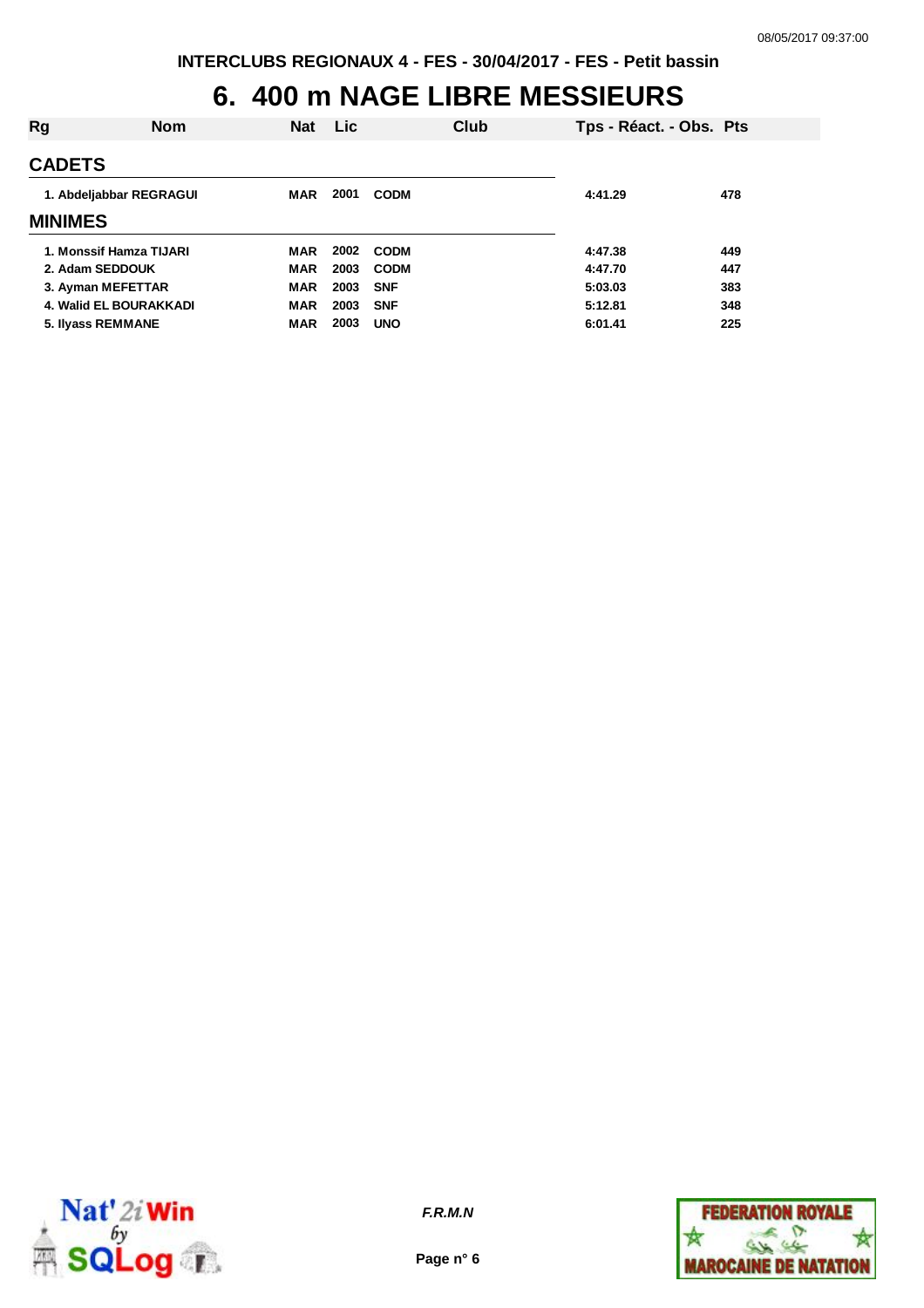# **7. 200 m DOS DAMES**

| <b>Rg</b>                    | <b>Nom</b> | <b>Nat</b> | Lic <b>Lic</b> |             | Club | Tps - Réact. - Obs. Pts |     |
|------------------------------|------------|------------|----------------|-------------|------|-------------------------|-----|
| <b>CADETS</b>                |            |            |                |             |      |                         |     |
| 1. Oumnia OUFRID             |            | <b>MAR</b> | 2001           | <b>CODM</b> |      | 2:36.59                 | 497 |
| 2. Meryem RHLIL              |            | <b>MAR</b> | 2001           | <b>CODM</b> |      | 2:57.21                 | 343 |
| 3. Hajar BOUBRIK             |            | <b>MAR</b> | 2001           | <b>SNF</b>  |      | 3:10.50                 | 276 |
| 4. Meriem MAHMOUDI           |            | <b>MAR</b> | 2001           | <b>SNF</b>  |      | 3:11.94                 | 270 |
| <b>MINIMES</b>               |            |            |                |             |      |                         |     |
| 1. Imane KANDILI             |            | <b>MAR</b> | 2003           | <b>SNF</b>  |      | 3:06.83                 | 292 |
| 2. Yassmine FADILA           |            | <b>MAR</b> | 2002           | <b>SNF</b>  |      | 3:21.92                 | 231 |
| <b>NC. Douae MOUTAOUAKIL</b> |            | <b>MAR</b> | 2003           | <b>SNF</b>  |      | Frf n.d.                |     |



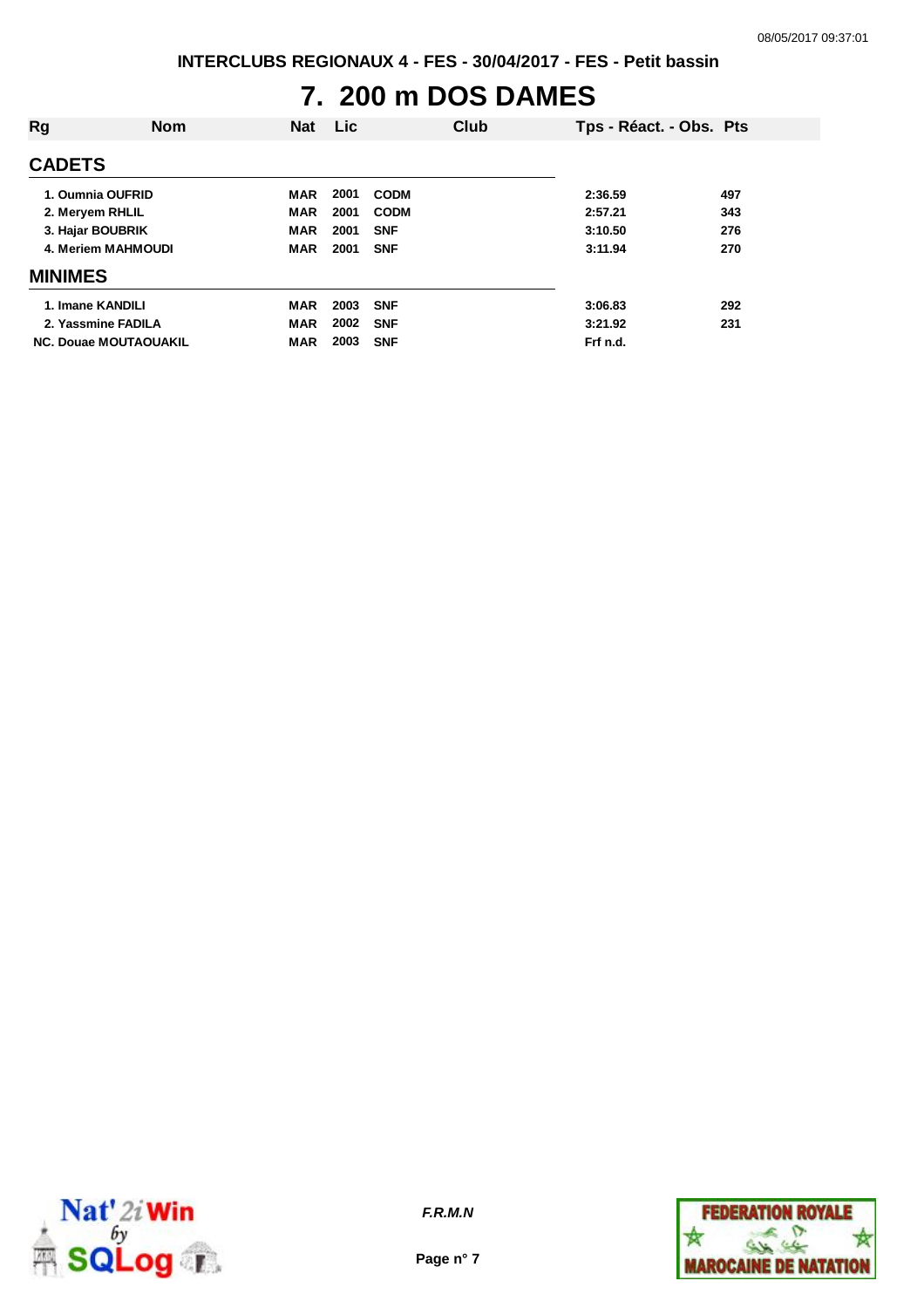# **8. 200 m DOS MESSIEURS**

| Rg                | <b>Nom</b>                | <b>Nat</b> | Lic  | Club        | Tps - Réact. - Obs. Pts |     |
|-------------------|---------------------------|------------|------|-------------|-------------------------|-----|
| <b>JUNIORS</b>    |                           |            |      |             |                         |     |
| 1. Karim AMARTI   |                           | <b>MAR</b> | 1998 | <b>USF</b>  | 2:27.66                 | 435 |
| 2. Khalil ISMAILI |                           | <b>MAR</b> | 1998 | <b>CODM</b> | 2:34.81                 | 377 |
| <b>CADETS</b>     |                           |            |      |             |                         |     |
|                   | 1. Mohammed SEFRAOUI      | <b>MAR</b> | 2000 | <b>UNO</b>  | 2:33.41                 | 388 |
|                   | 2. Driss BENCHEIKH        | <b>MAR</b> | 2001 | <b>USF</b>  | 2:37.34                 | 359 |
| 3. Omar FILALI    |                           | <b>MAR</b> | 2001 | <b>USF</b>  | 2:38.34                 | 353 |
|                   | 4. Abdellah KHARKHACH     | <b>MAR</b> | 2001 | <b>USF</b>  | 2:39.06                 | 348 |
| <b>MINIMES</b>    |                           |            |      |             |                         |     |
|                   | 1. El Mehdi ELKAMYA       | <b>MAR</b> | 2002 | <b>SNF</b>  | 2:42.06                 | 329 |
|                   | 2. Adnane BENADADA        | <b>MAR</b> | 2003 | <b>SNF</b>  | 2:47.48                 | 298 |
|                   | 3. Walid EL BOURAKKADI    | <b>MAR</b> | 2003 | <b>SNF</b>  | 2:58.03                 | 248 |
|                   | 4. Ilyas ES SAHELY        | <b>MAR</b> | 2003 | <b>SNF</b>  | 2:58.84                 | 245 |
|                   | <b>5. Anass KEMMOUNE</b>  | <b>MAR</b> | 2003 | <b>SNF</b>  | 3:04.30                 | 223 |
|                   | 6. Youssef KADIRI HASSANI | <b>MAR</b> | 2003 | <b>SNF</b>  | 3:06.28                 | 216 |



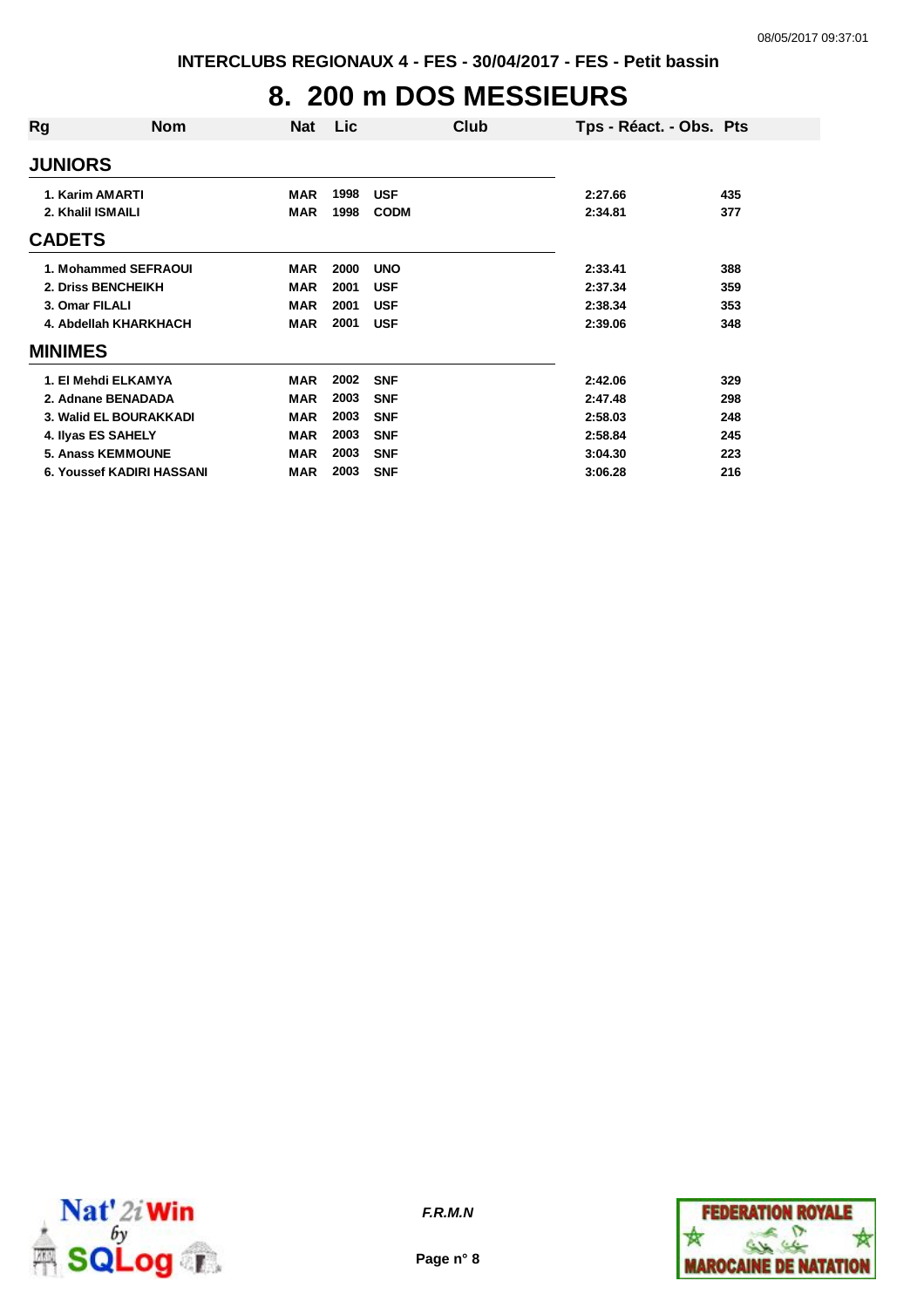#### **9. 100 m PAPILLON DAMES**

| Rg | <b>Nom</b>             | Nat        | Lic  |             | Club | Tps - Réact. - Obs. Pts |     |
|----|------------------------|------------|------|-------------|------|-------------------------|-----|
|    | <b>MINIMES</b>         |            |      |             |      |                         |     |
|    | 1. Salma REGRAGUI      | MAR        | 2002 | <b>USF</b>  |      | 1:12.60                 | 458 |
|    | 2. Oumayma ETTALBI     | MAR        | 2003 | <b>CODM</b> |      | 1:14.28                 | 428 |
|    | 3. Douae EL MOUJARRADE | MAR        | 2003 | SNF         |      | 1:21.92                 | 319 |
|    | 4. Basma BOUDRAR       | <b>MAR</b> | 2003 | <b>CODM</b> |      | 1:22.88                 | 308 |
|    |                        |            |      |             |      |                         |     |



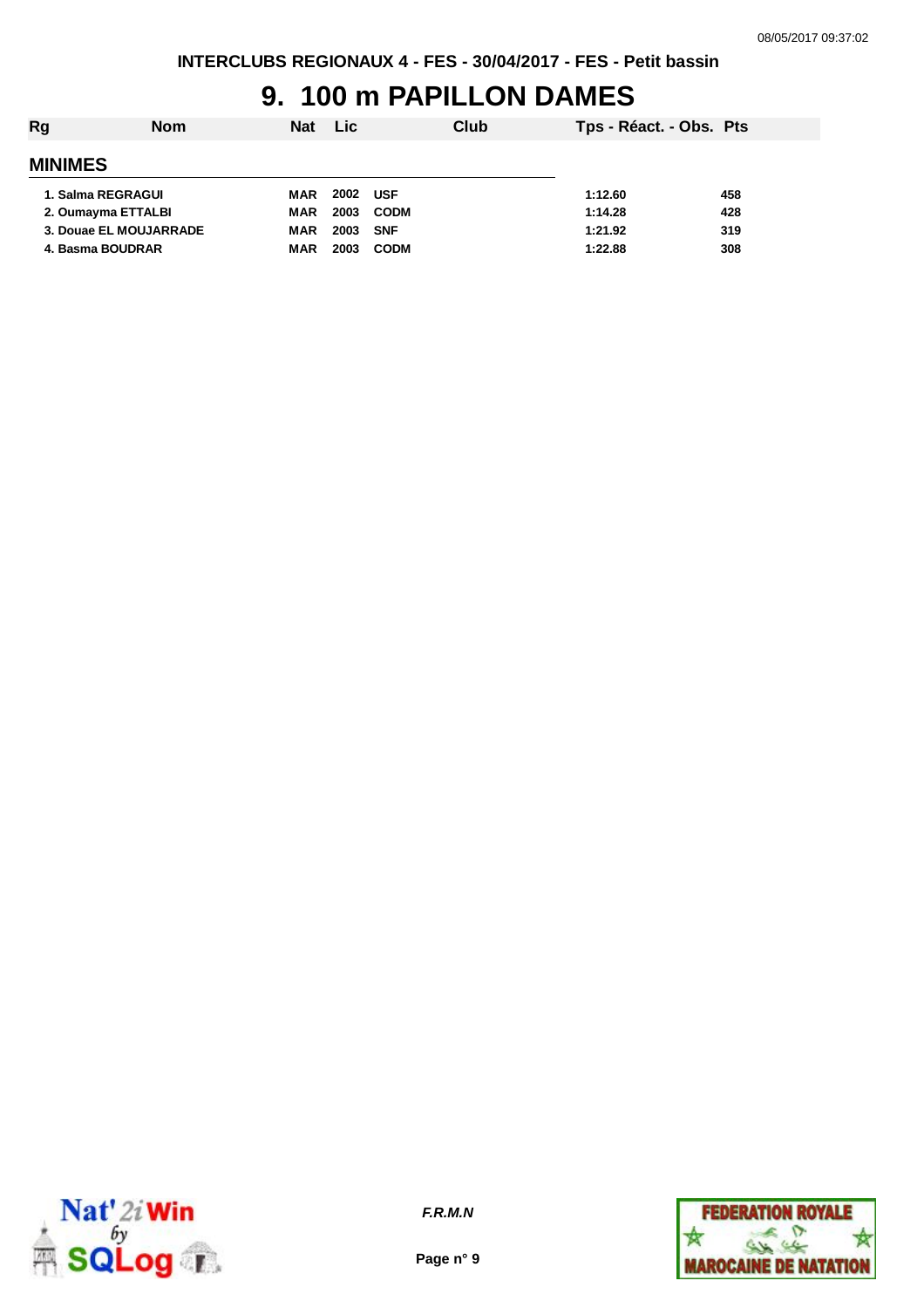### **10. 100 m PAPILLON MESSIEURS**

| Rg                | <b>Nom</b>              | <b>Nat</b> | <b>Lic</b> | Club        | Tps - Réact. - Obs. Pts |     |
|-------------------|-------------------------|------------|------------|-------------|-------------------------|-----|
| <b>CADETS</b>     |                         |            |            |             |                         |     |
|                   | 1. Abdeljabbar REGRAGUI | <b>MAR</b> | 2001       | <b>CODM</b> | 1:01.46                 | 532 |
|                   | 2. Med Yassine BOUKHARI | <b>MAR</b> | 2001       | <b>CODM</b> | 1:03.36                 | 486 |
|                   | 3. Akram Oussama ARROUD | <b>MAR</b> | 2000       | <b>CODM</b> | 1:04.48                 | 461 |
| 4. Hamza BENNOUNA |                         | <b>MAR</b> | 2000       | <b>USF</b>  | 1:08.34                 | 387 |
| <b>MINIMES</b>    |                         |            |            |             |                         |     |
| 1. Zakariae AMALI |                         | MAR        | 2003       | <b>CODM</b> | 1:10.84                 | 347 |
|                   | 2. Walid DEQQAOUI       | <b>MAR</b> | 2003       | <b>USF</b>  | 1:12.30                 | 327 |
|                   | 3. Ismail EL HAMOUMI    | <b>MAR</b> | 2002       | <b>USF</b>  | 1:13.71                 | 308 |
| 4. Sami SAMRAH    |                         | <b>MAR</b> | 2003       | <b>CODM</b> | 1:16.53                 | 275 |
|                   |                         |            |            |             |                         |     |



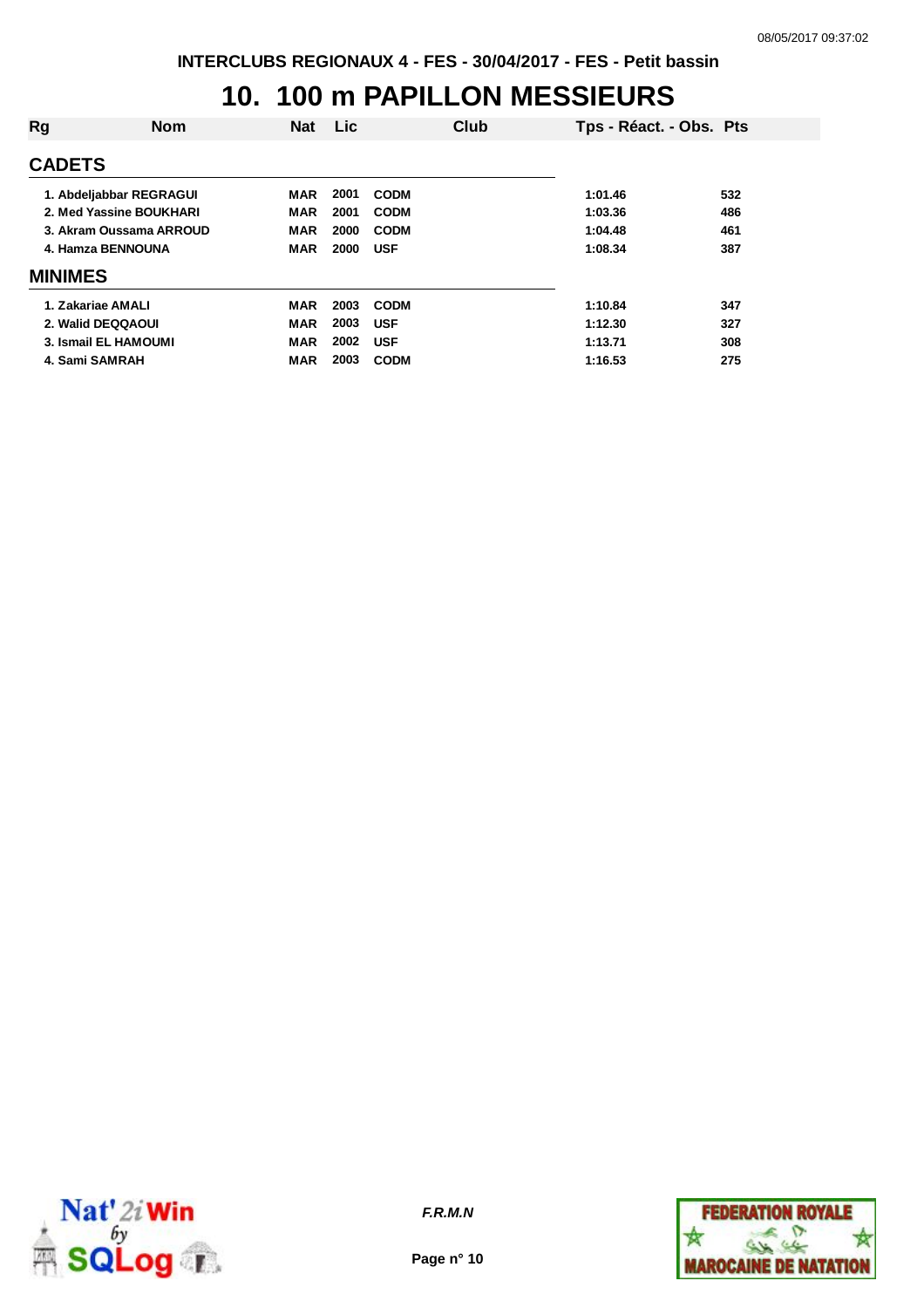# **11. 100 m NAGE LIBRE DAMES**

| Rg | <b>Nom</b>                   | <b>Nat</b> | Lic  | Club        |          | Tps - Réact. - Obs. Pts |
|----|------------------------------|------------|------|-------------|----------|-------------------------|
|    | <b>JUNIORS</b>               |            |      |             |          |                         |
|    | <b>TLD. Oumaima ZNAGUI</b>   | <b>MAR</b> | 1998 | <b>USF</b>  | 1:14.48  | 341                     |
|    | <b>CADETS</b>                |            |      |             |          |                         |
|    | 1. Oumnia OUFRID             | <b>MAR</b> | 2001 | <b>CODM</b> | 1:06.79  | 473                     |
|    | 2. Hajar BOUBRIK             | <b>MAR</b> | 2001 | <b>SNF</b>  | 1:09.73  | 416                     |
|    | <b>TLD. Meriem MAHMOUDI</b>  | <b>MAR</b> | 2001 | <b>SNF</b>  | 1:17.50  | 303                     |
|    | <b>MINIMES</b>               |            |      |             |          |                         |
|    | 1. Hiba LAKNIT               | <b>MAR</b> | 2002 | <b>CODM</b> | 1:03.52  | 550                     |
|    | 2. Oumayma ETTALBI           | <b>MAR</b> | 2003 | <b>CODM</b> | 1:03.63  | 548                     |
|    | 3. Aya ADIANNA               | <b>MAR</b> | 2002 | <b>SNF</b>  | 1:07.51  | 458                     |
|    | 4. Hajar SABER               | <b>MAR</b> | 2003 | <b>CODM</b> | 1:08.02  | 448                     |
|    | 5. Douae EL MOUJARRADE       | <b>MAR</b> | 2003 | <b>SNF</b>  | 1:08.26  | 443                     |
|    | 6. Salma REGRAGUI            | <b>MAR</b> | 2002 | <b>USF</b>  | 1:08.36  | 442                     |
|    | 7. Rim BENNANI               | <b>MAR</b> | 2002 | <b>CODM</b> | 1:09.56  | 419                     |
|    | 8. Basma BOUDRAR             | <b>MAR</b> | 2003 | <b>CODM</b> | 1:11.53  | 385                     |
|    | 9. Imane KANDILI             | <b>MAR</b> | 2003 | <b>SNF</b>  | 1:14.56  | 340                     |
|    | 10. Yassmine FADILA          | <b>MAR</b> | 2002 | <b>SNF</b>  | 1:18.05  | 296                     |
|    | <b>TLD. Ghita YAHYA</b>      | <b>MAR</b> | 2003 | <b>SNF</b>  | 1:23.60  | 241                     |
|    | <b>NC. Douae MOUTAOUAKIL</b> | <b>MAR</b> | 2003 | <b>SNF</b>  | Frf n.d. |                         |
|    | <b>NC. Boutaina OUALI</b>    | <b>MAR</b> | 2003 | <b>CAT</b>  | Dsq FD   | 0                       |



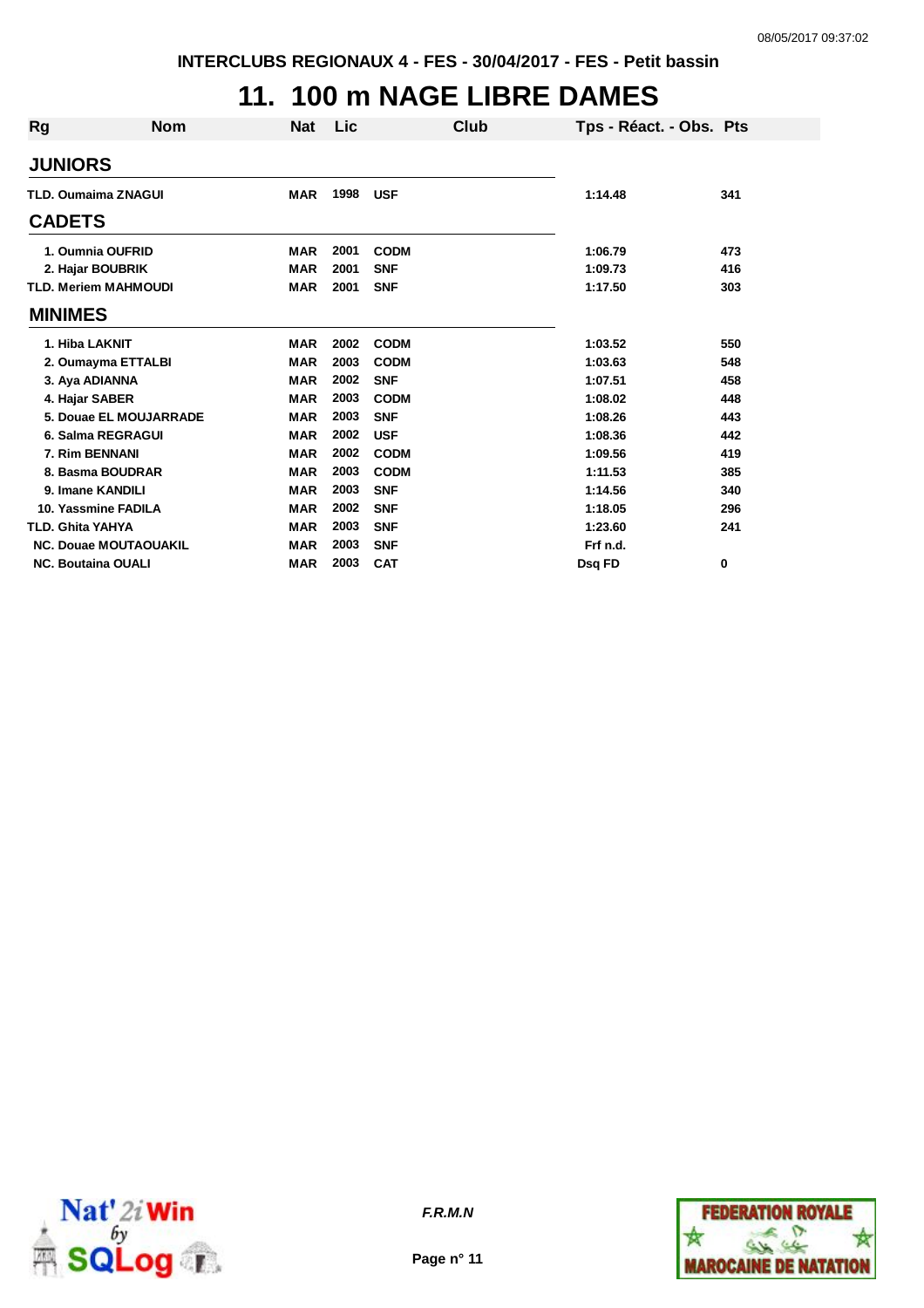### **12. 100 m NAGE LIBRE MESSIEURS**

| <b>Rg</b> | Nom                                | <b>Nat</b> | Lic  | Club        | Tps - Réact. - Obs. Pts |     |
|-----------|------------------------------------|------------|------|-------------|-------------------------|-----|
|           | <b>SENIORS</b>                     |            |      |             |                         |     |
|           | 1. Amine KOUAME                    | MAR        | 1986 | <b>USF</b>  | 53.48                   | 675 |
|           | <b>NC. Youssef AMRI JAMI</b>       | <b>MAR</b> | 1997 | <b>SNF</b>  | Frf n.d.                |     |
|           | <b>JUNIORS</b>                     |            |      |             |                         |     |
|           | 1. Khalil ISMAILI                  | MAR        | 1998 | <b>CODM</b> | 58.74                   | 509 |
|           | 2. Karim AMARTI                    | <b>MAR</b> | 1998 | <b>USF</b>  | 59.70                   | 485 |
|           | 3. Hicham MEKKAOUI                 | <b>MAR</b> | 1999 | <b>CODM</b> | 1:01.91                 | 435 |
|           | <b>TLD. Abderrahman BENNANI</b>    | <b>MAR</b> | 1998 | <b>SNF</b>  | 1:08.25                 | 324 |
|           | <b>CADETS</b>                      |            |      |             |                         |     |
|           | 1. Abdeljabbar REGRAGUI            | <b>MAR</b> | 2001 | <b>CODM</b> | 55.88                   | 591 |
|           | 2. Abdellah KHARKHACH              | <b>MAR</b> | 2001 | <b>USF</b>  | 59.41                   | 492 |
|           | 3. Mohammed SEFRAOUI               | <b>MAR</b> | 2000 | <b>UNO</b>  | 59.48                   | 490 |
|           | 4. Hamza BENNOUNA                  | <b>MAR</b> | 2000 | <b>USF</b>  | 1:00.02                 | 477 |
|           | <b>5. Driss BENCHEIKH</b>          | <b>MAR</b> | 2001 | <b>USF</b>  | 1:02.52                 | 422 |
|           | <b>6. Ahmed SABOUNI</b>            | <b>MAR</b> | 2000 | <b>UNO</b>  | 1:10.02                 | 300 |
|           | 7. Mohammed Amine BELHADRI         | <b>MAR</b> | 2001 | <b>UNO</b>  | 1:11.19                 | 286 |
|           | <b>TLD. Mohammed Akram RAFTANI</b> | <b>MAR</b> | 2001 | <b>SNF</b>  | 1:20.21                 | 200 |
|           | <b>MINIMES</b>                     |            |      |             |                         |     |
|           | 1. Adam SEDDOUK                    | <b>MAR</b> | 2003 | <b>CODM</b> | 1:02.06                 | 431 |
|           | 2. Adnane BENADADA                 | <b>MAR</b> | 2003 | <b>SNF</b>  | 1:02.37                 | 425 |
|           | 3. Ismail EL HAMOUMI               | <b>MAR</b> | 2002 | <b>USF</b>  | 1:02.57                 | 421 |
|           | 4. Oussama EL MOUSSAMI             | <b>MAR</b> | 2003 | <b>CODM</b> | 1:03.51                 | 403 |
|           | 5. El Mehdi ELKAMYA                | <b>MAR</b> | 2002 | <b>SNF</b>  | 1:04.62                 | 382 |
|           | 6. Youssef EL YAZAMI ADLI          | <b>MAR</b> | 2002 | <b>USF</b>  | 1:05.65                 | 364 |
|           | 7. Ayman MEFETTAR                  | <b>MAR</b> | 2003 | <b>SNF</b>  | 1:05.79                 | 362 |
|           | 8. Othman RASSI                    | <b>MAR</b> | 2002 | <b>UNO</b>  | 1:07.94                 | 329 |
|           | 9. Anass KEMMOUNE                  | <b>MAR</b> | 2003 | <b>SNF</b>  | 1:09.31                 | 310 |
|           | 10. Aymane SIAHMED OUALI           | <b>MAR</b> | 2002 | <b>SNF</b>  | 1:11.00                 | 288 |
|           | 11. Ilyas ES SAHELY                | <b>MAR</b> | 2003 | <b>SNF</b>  | 1:11.88                 | 278 |
|           | 12. Ilyass REMMANE                 | <b>MAR</b> | 2003 | <b>UNO</b>  | 1:13.06                 | 264 |
|           | 13. Mohamed RASSI                  | <b>MAR</b> | 2002 | <b>UNO</b>  | 1:15.28                 | 242 |
|           | <b>14. Youssef KADIRI HASSANI</b>  | <b>MAR</b> | 2003 | <b>SNF</b>  | 1:15.36                 | 241 |
|           | <b>TLD. Youssef SAIDI</b>          | <b>MAR</b> | 2003 | <b>SNF</b>  | 1:16.70                 | 228 |
|           | TLD. Mohammed TOUIJAR              | <b>MAR</b> | 2003 | <b>SNF</b>  | 1:21.98                 | 187 |
|           | <b>TLD. M'hammed RHORCHI</b>       | <b>MAR</b> | 2003 | <b>SNF</b>  | 1:24.38                 | 171 |
|           | <b>TLD. Mohamed Chawki AYACH</b>   | <b>MAR</b> | 2003 | <b>CAT</b>  | 1:25.86                 | 163 |
|           | <b>TLD. Abderrahmane AMMARA</b>    | MAR        | 2003 | <b>CAT</b>  | 1:26.72                 | 158 |
|           | TLD. Alae Eddine RAFTANI           | <b>MAR</b> | 2003 | <b>SNF</b>  | 1:26.79                 | 157 |



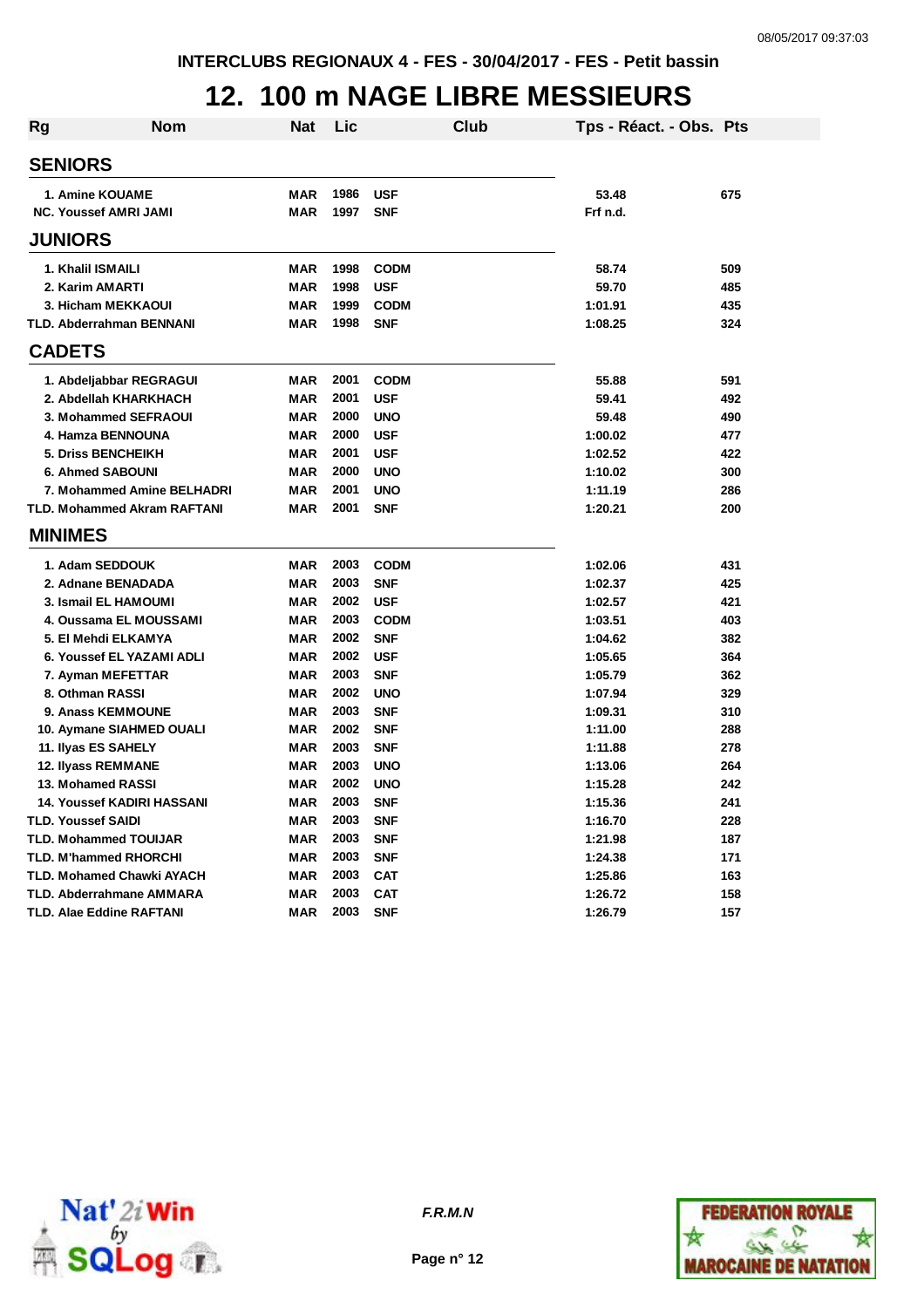#### **13. 200 m BRASSE DAMES**

| Rg             | <b>Nom</b>                   | <b>Nat</b> | <b>Lic</b> | Club        |          | Tps - Réact. - Obs. Pts |
|----------------|------------------------------|------------|------------|-------------|----------|-------------------------|
| <b>SENIORS</b> |                              |            |            |             |          |                         |
|                | 1. Khaoula DJEBLI            | <b>MAR</b> | 1996       | <b>CODM</b> | 3:00.66  | 456                     |
| <b>CADETS</b>  |                              |            |            |             |          |                         |
|                | 1. Meryem RHLIL              | <b>MAR</b> | 2001       | <b>CODM</b> | 3:20.90  | 332                     |
|                | 2. Hajar BOUBRIK             | <b>MAR</b> | 2001       | <b>SNF</b>  | 3:28.58  | 296                     |
|                | <b>TLD. Meriem MAHMOUDI</b>  | <b>MAR</b> | 2001       | <b>SNF</b>  | 3:37.49  | 261                     |
| <b>MINIMES</b> |                              |            |            |             |          |                         |
|                | <b>NC. Douae MOUTAOUAKIL</b> | <b>MAR</b> | 2003       | <b>SNF</b>  | Frf n.d. |                         |



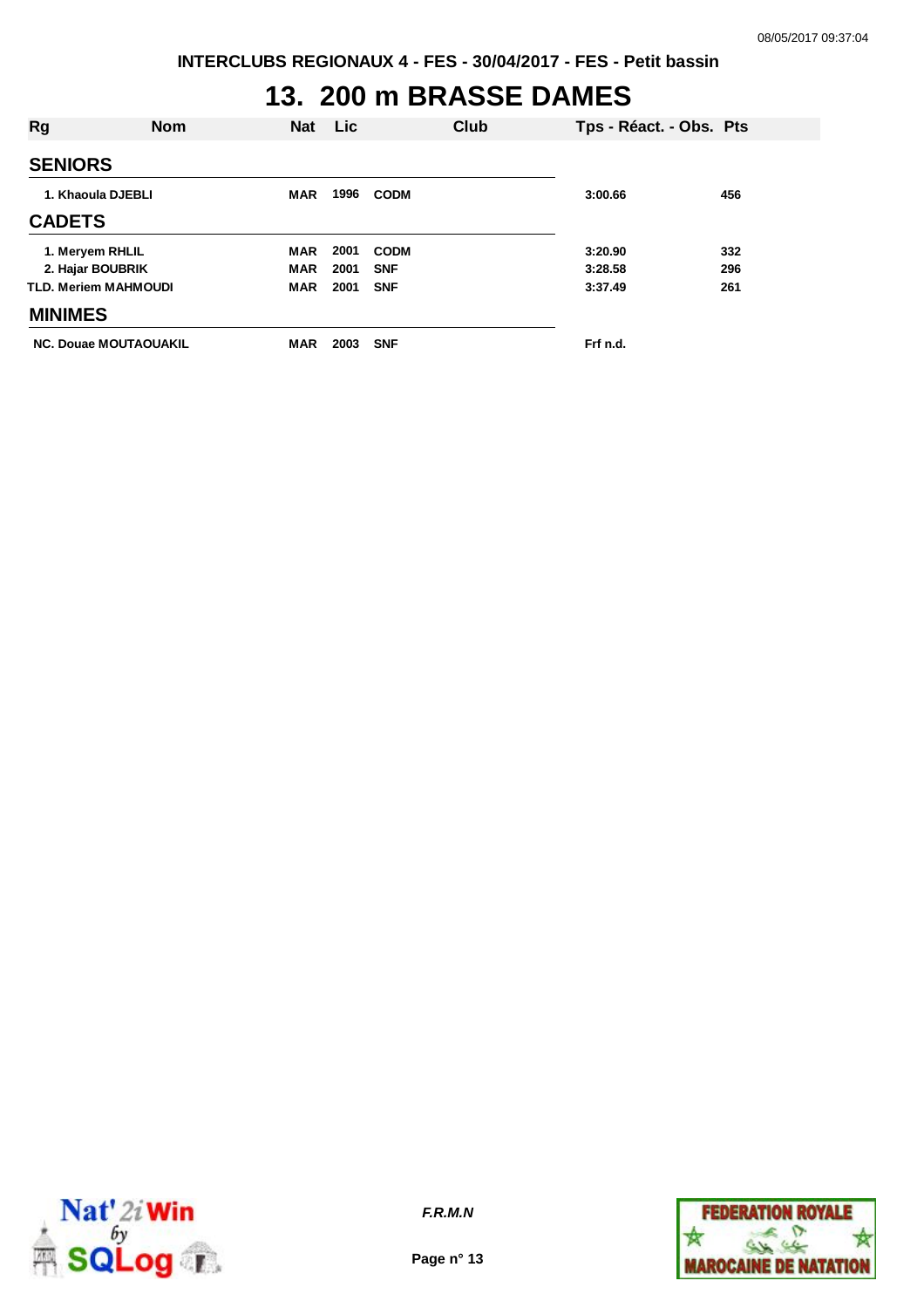## **14. 200 m BRASSE MESSIEURS**

| Rg                   | <b>Nom</b>                | <b>Nat</b> | <b>Lic</b> |             | Club | Tps - Réact. - Obs. Pts |     |
|----------------------|---------------------------|------------|------------|-------------|------|-------------------------|-----|
| <b>JUNIORS</b>       |                           |            |            |             |      |                         |     |
| <b>1. Ali SADOUK</b> |                           | <b>MAR</b> | 1999       | <b>USF</b>  |      | 2:44.87                 | 457 |
| <b>CADETS</b>        |                           |            |            |             |      |                         |     |
|                      | 1. Med Yassine BOUKHARI   | <b>MAR</b> | 2001       | <b>CODM</b> |      | 2:48.81                 | 425 |
| 2. Omar FILALI       |                           | MAR        | 2001       | <b>USF</b>  |      | 2:51.66                 | 405 |
|                      | 3. Akram Oussama ARROUD   |            | 2000       | <b>CODM</b> |      | 3:05.73                 | 319 |
| <b>MINIMES</b>       |                           |            |            |             |      |                         |     |
|                      | 1. Monssif Hamza TIJARI   | <b>MAR</b> | 2002       | <b>CODM</b> |      | 2:49.75                 | 418 |
|                      | 2. Walid DEQQAOUI         | <b>MAR</b> | 2003       | <b>USF</b>  |      | 2:53.38                 | 393 |
|                      | 3. Zakariae AMALI         | <b>MAR</b> | 2003       | <b>CODM</b> |      | 2:54.95                 | 382 |
| 4. Sami SAMRAH       |                           | <b>MAR</b> | 2003       | <b>CODM</b> |      | 3:06.05                 | 318 |
|                      | 5. Walid EL BOURAKKADI    | MAR        | 2003       | <b>SNF</b>  |      | 3:06.35                 | 316 |
|                      | 6. Youssef KADIRI HASSANI | MAR        | 2003       | <b>SNF</b>  |      | 3:14.98                 | 276 |



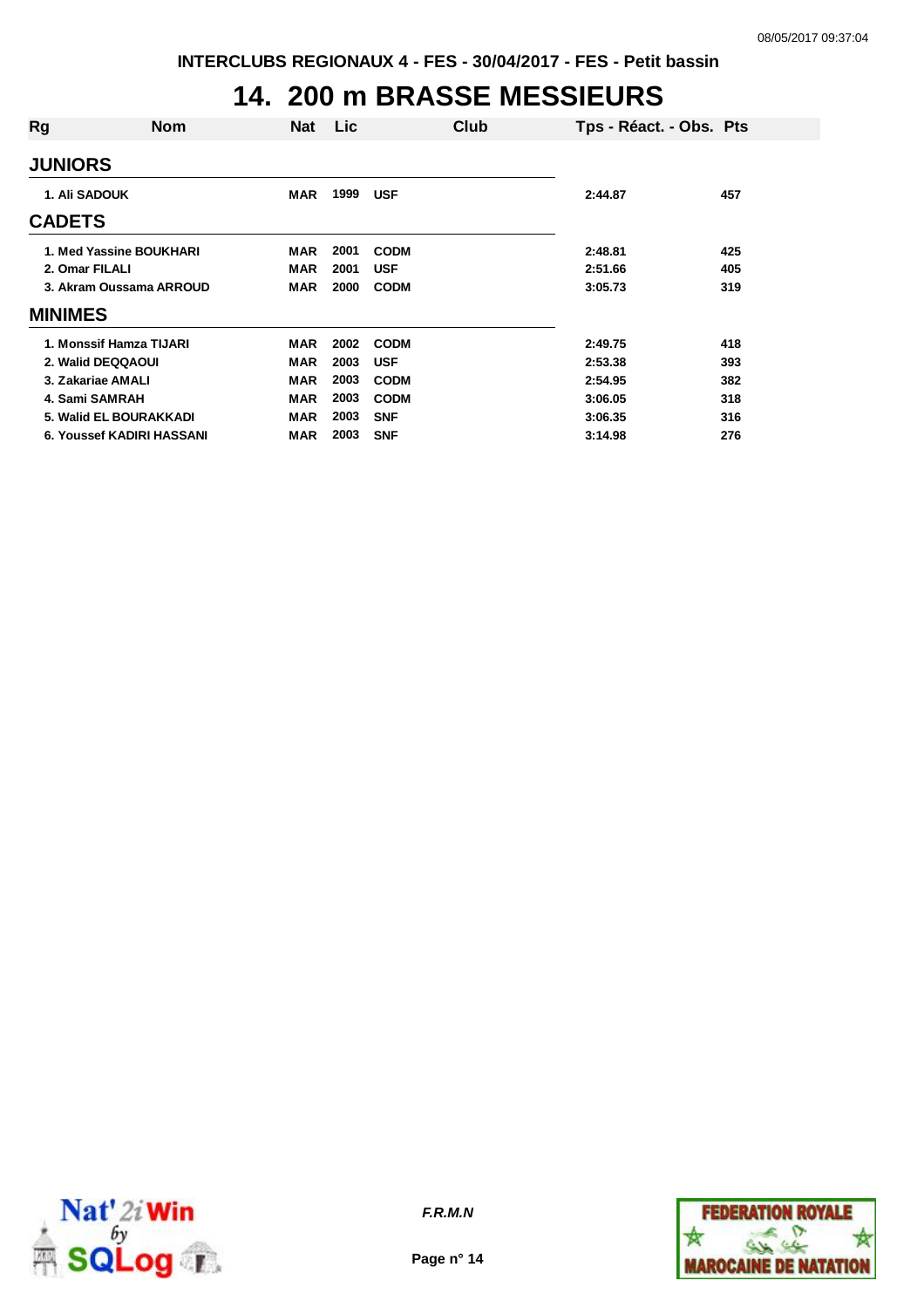#### **15. 50 m PAPILLON DAMES**

| Rg                 | <b>Nom</b>             | <b>Nat</b> | <b>Lic</b> | Club        | Tps - Réact. - Obs. Pts |     |
|--------------------|------------------------|------------|------------|-------------|-------------------------|-----|
| <b>JUNIORS</b>     |                        |            |            |             |                         |     |
| 1. Oumaima ZNAGUI  |                        | <b>MAR</b> | 1998       | <b>USF</b>  | 35.19                   | 334 |
| <b>CADETS</b>      |                        |            |            |             |                         |     |
| 1. Meryem RHLIL    |                        | <b>MAR</b> | 2001       | <b>CODM</b> | 34.00                   | 371 |
| <b>MINIMES</b>     |                        |            |            |             |                         |     |
| 1. Salma REGRAGUI  |                        | <b>MAR</b> | 2002       | <b>USF</b>  | 31.41                   | 470 |
| 2. Oumayma ETTALBI |                        | <b>MAR</b> | 2003       | <b>CODM</b> | 31.53                   | 465 |
| 3. Aya ADIANNA     |                        | <b>MAR</b> | 2002       | <b>SNF</b>  | 33.28                   | 395 |
|                    | 4. Douae EL MOUJARRADE | <b>MAR</b> | 2003       | <b>SNF</b>  | 33.80                   | 377 |
| 5. Basma BOUDRAR   |                        | <b>MAR</b> | 2003       | <b>CODM</b> | 35.30                   | 331 |
| 6. Hajar SABER     |                        | <b>MAR</b> | 2003       | <b>CODM</b> | 35.50                   | 326 |
| 7. Rim BENNANI     |                        | <b>MAR</b> | 2002       | <b>CODM</b> | 36.44                   | 301 |
| 8. Imane KANDILI   |                        | <b>MAR</b> | 2003       | <b>SNF</b>  | 39.61                   | 234 |
| TLD. Ghita YAHYA   |                        | <b>MAR</b> | 2003       | <b>SNF</b>  | 49.77                   | 118 |



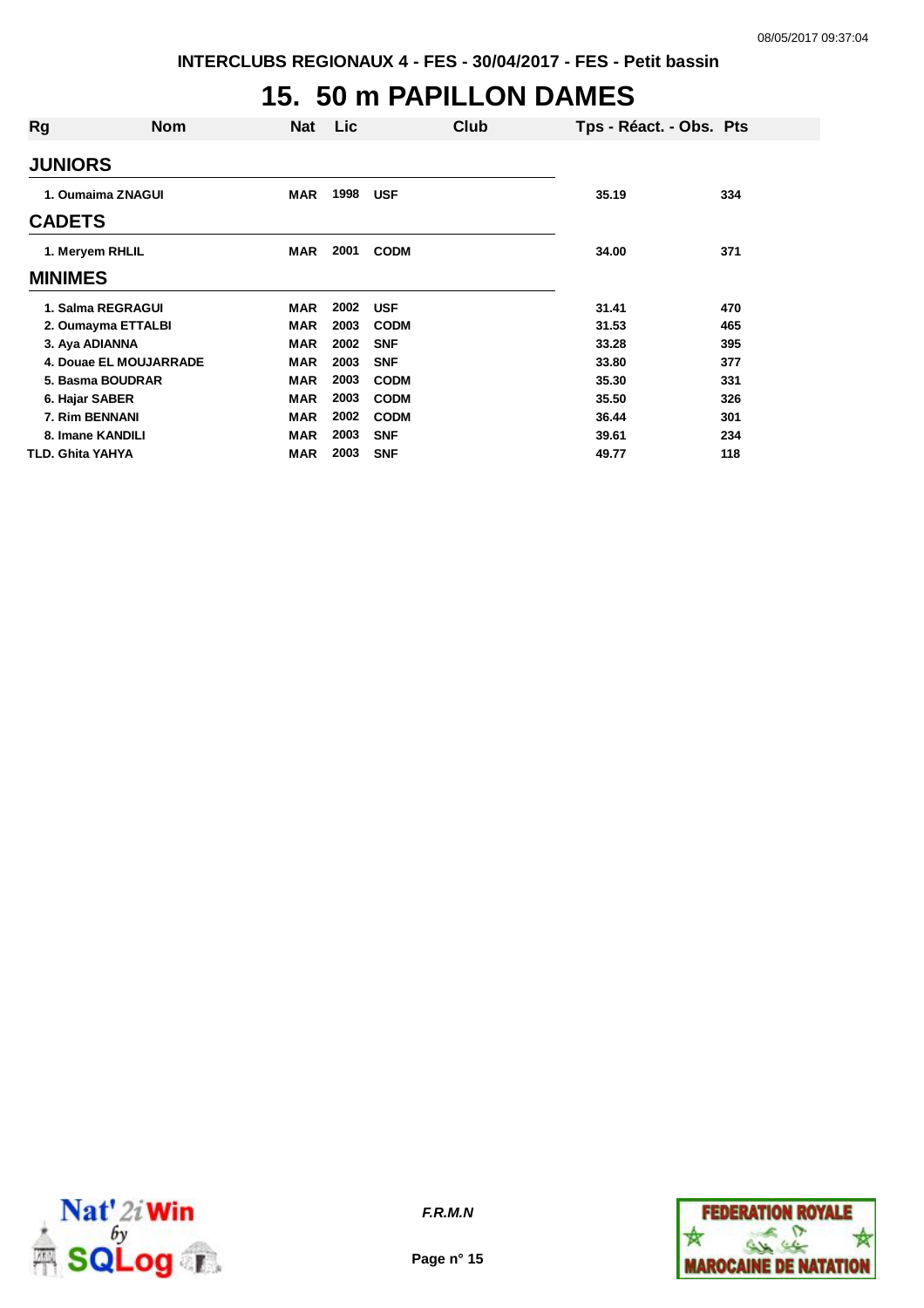# **16. 50 m PAPILLON MESSIEURS**

| <b>Rg</b>           | <b>Nom</b>                     | <b>Nat</b> | Lic  |             | <b>Club</b> | Tps - Réact. - Obs. Pts |     |
|---------------------|--------------------------------|------------|------|-------------|-------------|-------------------------|-----|
| <b>SENIORS</b>      |                                |            |      |             |             |                         |     |
|                     |                                |            |      |             |             |                         |     |
|                     | 1. Amine KOUAME                | <b>MAR</b> | 1986 | <b>USF</b>  |             | 26.95                   | 576 |
|                     | <b>NC. Youssef AMRI JAMI</b>   | <b>MAR</b> | 1997 | <b>SNF</b>  |             | Frf n.d.                |     |
| <b>JUNIORS</b>      |                                |            |      |             |             |                         |     |
| 1. Karim AMARTI     |                                | <b>MAR</b> | 1998 | <b>USF</b>  |             | 29.65                   | 433 |
|                     | 2. Abderrahman BENNANI         | <b>MAR</b> | 1998 | <b>SNF</b>  |             | 31.53                   | 360 |
|                     | <b>NC. Hamza CHEKKOURI</b>     | MAR        | 1998 | <b>SNF</b>  |             | Frf n.d.                |     |
| <b>CADETS</b>       |                                |            |      |             |             |                         |     |
|                     | 1. Med Yassine BOUKHARI        | <b>MAR</b> | 2001 | <b>CODM</b> |             | 27.63                   | 535 |
|                     | 2. Abdellah KHARKHACH          | <b>MAR</b> | 2001 | <b>USF</b>  |             | 28.75                   | 475 |
|                     | 3. Hamza BENNOUNA              | <b>MAR</b> | 2000 | <b>USF</b>  |             | 29.34                   | 447 |
|                     | 4. Mohammed SEFRAOUI           | <b>MAR</b> | 2000 | <b>UNO</b>  |             | 29.81                   | 426 |
|                     | 5. Akram Oussama ARROUD        | <b>MAR</b> | 2000 | <b>CODM</b> |             | 30.77                   | 387 |
|                     | <b>6. Driss BENCHEIKH</b>      | <b>MAR</b> | 2001 | <b>USF</b>  |             | 30.93                   | 381 |
|                     | 7. Mohammed Amine BELHADRI     | <b>MAR</b> | 2001 | <b>UNO</b>  |             | 34.45                   | 276 |
|                     | 8. Ahmed SABOUNI               | <b>MAR</b> | 2000 | <b>UNO</b>  |             | 34.65                   | 271 |
| <b>MINIMES</b>      |                                |            |      |             |             |                         |     |
|                     | 1. Monssif Hamza TIJARI        | <b>MAR</b> | 2002 | <b>CODM</b> |             | 29.20                   | 453 |
|                     | 2. Adnane BENADADA             | <b>MAR</b> | 2003 | <b>SNF</b>  |             | 30.17                   | 411 |
| 3. Sami SAMRAH      |                                | <b>MAR</b> | 2003 | <b>CODM</b> |             | 30.93                   | 381 |
|                     | 4. Oussama EL MOUSSAMI         | <b>MAR</b> | 2003 | <b>CODM</b> |             | 31.18                   | 372 |
|                     | 5. Ismail EL HAMOUMI           | <b>MAR</b> | 2002 | <b>USF</b>  |             | 31.42                   | 363 |
|                     | 6. Walid DEQQAOUI              | <b>MAR</b> | 2003 | <b>USF</b>  |             | 31.89                   | 348 |
|                     | 7. Adam SEDDOUK                | <b>MAR</b> | 2003 | <b>CODM</b> |             | 32.06                   | 342 |
| 8. Zakariae AMALI   |                                | <b>MAR</b> | 2003 | <b>CODM</b> |             | 32.10                   | 341 |
|                     | 9. El Mehdi ELKAMYA            | <b>MAR</b> | 2002 | <b>SNF</b>  |             | 32.75                   | 321 |
| 10. Othman RASSI    |                                | <b>MAR</b> | 2002 | <b>UNO</b>  |             | 32.88                   | 317 |
|                     | 11. Youssef EL YAZAMI ADLI     | <b>MAR</b> | 2002 | <b>USF</b>  |             | 32.92                   | 316 |
|                     | 12. Ayman MEFETTAR             | <b>MAR</b> | 2003 | <b>SNF</b>  |             | 33.65                   | 296 |
|                     | <b>13. Walid EL BOURAKKADI</b> | <b>MAR</b> | 2003 | <b>SNF</b>  |             | 34.66                   | 271 |
|                     | 14. Aymane SIAHMED OUALI       | <b>MAR</b> | 2002 | <b>SNF</b>  |             | 36.12                   | 239 |
| 15. Ilyas ES SAHELY |                                | <b>MAR</b> | 2003 | <b>SNF</b>  |             | 36.31                   | 235 |
|                     | <b>16. Anass KEMMOUNE</b>      | <b>MAR</b> | 2003 | <b>SNF</b>  |             | 36.50                   | 232 |
| 17. Mohamed RASSI   |                                | <b>MAR</b> | 2002 | <b>UNO</b>  |             | 36.97                   | 223 |





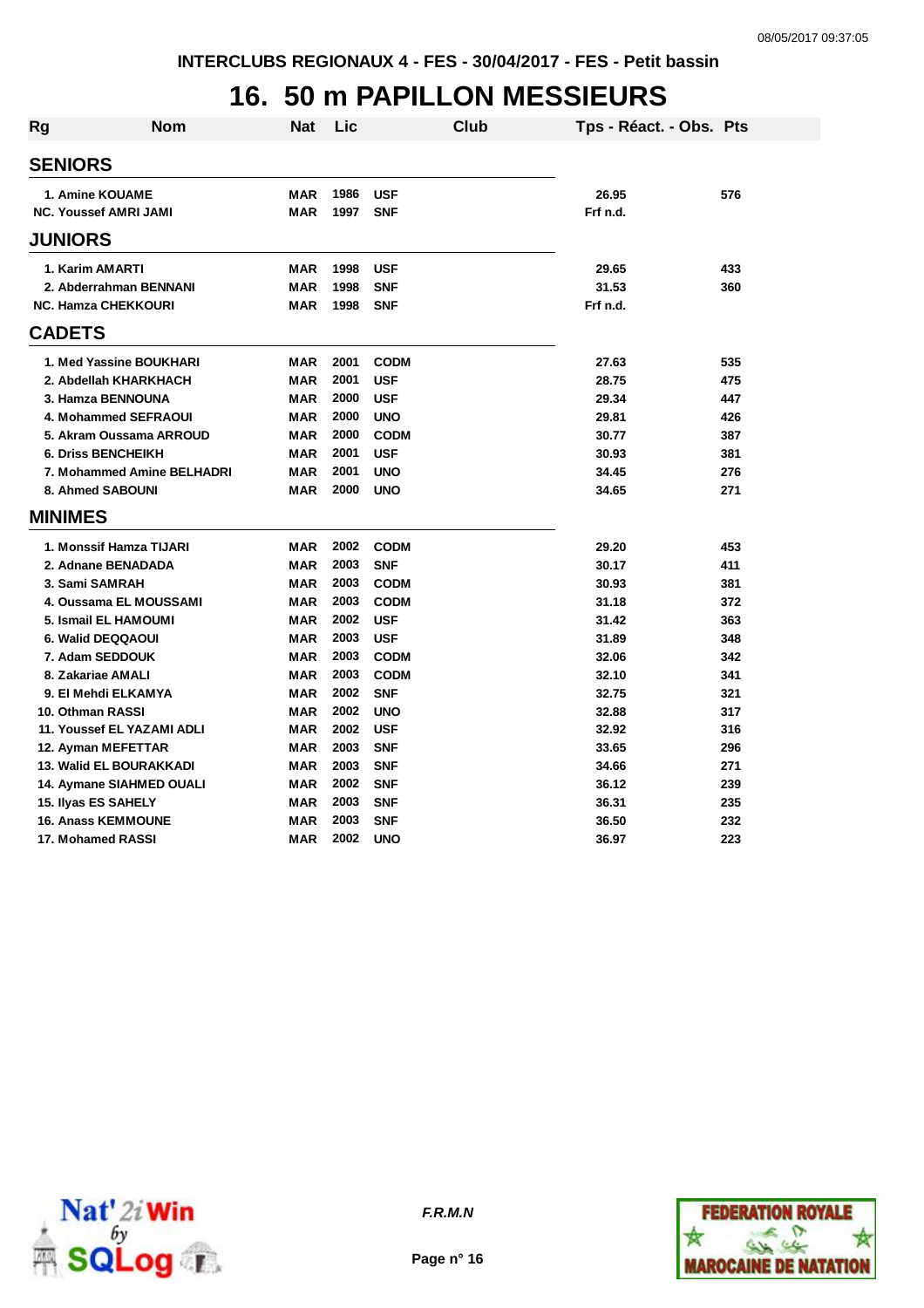# **17. 800 m NAGE LIBRE DAMES**

| Rg                     | <b>Nom</b> | <b>Nat</b> | <b>Lic</b> |             | Club | Tps - Réact. - Obs. Pts |     |
|------------------------|------------|------------|------------|-------------|------|-------------------------|-----|
| <b>CADETS</b>          |            |            |            |             |      |                         |     |
| 1. Oumnia OUFRID       |            | <b>MAR</b> | 2001       | <b>CODM</b> |      | 10:48.05                | 435 |
| <b>MINIMES</b>         |            |            |            |             |      |                         |     |
| 1. Douae EL MOUJARRADE |            | <b>MAR</b> | 2003       | <b>SNF</b>  |      | 10:56.47                | 418 |
| 2. Aya ADIANNA         |            | <b>MAR</b> | 2002       | <b>SNF</b>  |      | 10:56.91                | 417 |



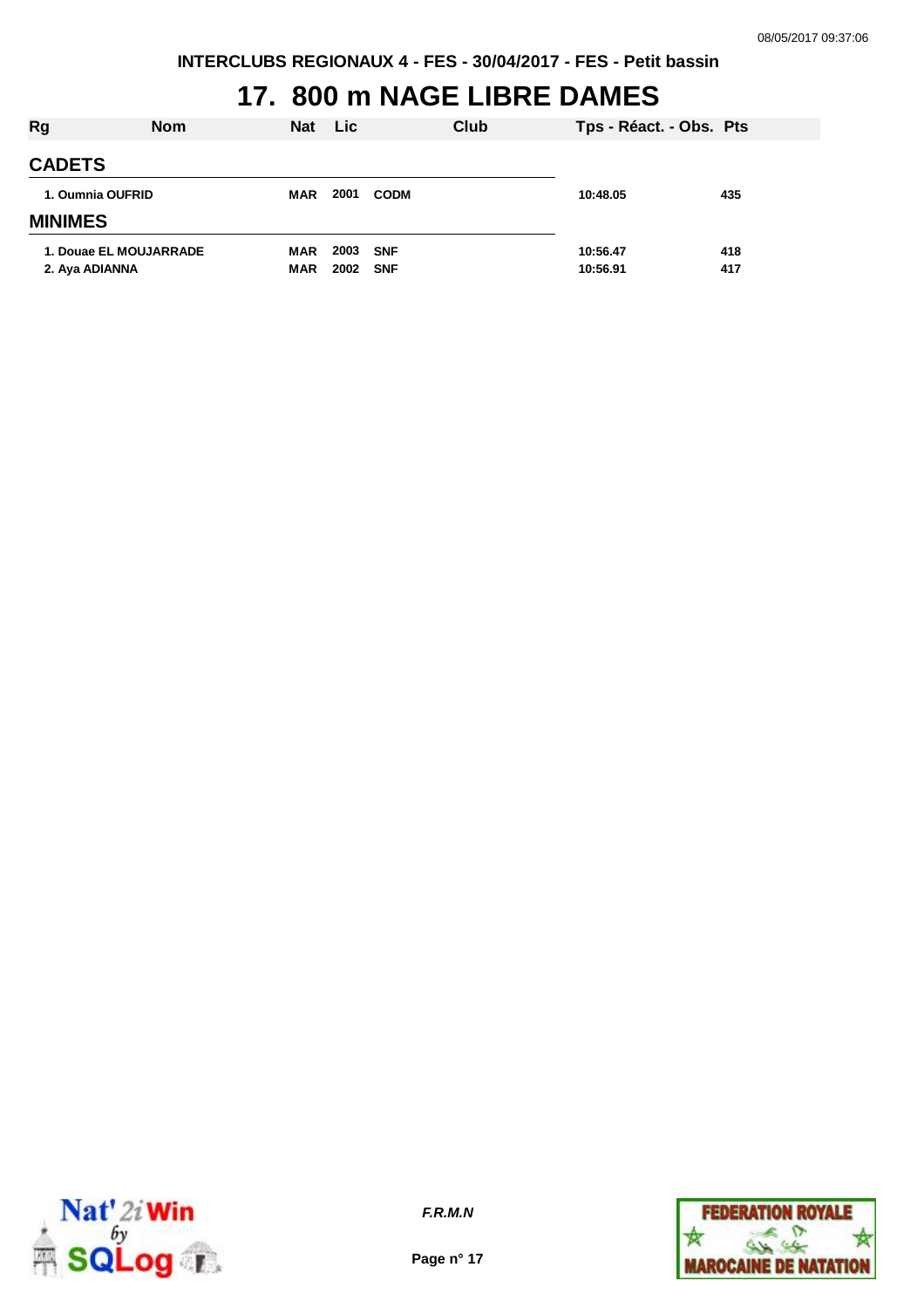### **18. 200 m NAGE LIBRE MESSIEURS**

| Rg                      | <b>Nom</b>                | Nat        | <b>Lic</b> |             | Club | Tps - Réact. - Obs. Pts |     |
|-------------------------|---------------------------|------------|------------|-------------|------|-------------------------|-----|
| <b>JUNIORS</b>          |                           |            |            |             |      |                         |     |
| 1. Khalil ISMAILI       |                           | <b>MAR</b> | 1998       | <b>CODM</b> |      | 2:12.16                 | 459 |
| <b>CADETS</b>           |                           |            |            |             |      |                         |     |
|                         | 1. Abdeljabbar REGRAGUI   | <b>MAR</b> | 2001       | <b>CODM</b> |      | 2:02.34                 | 579 |
| 2. Ilyas BOUDENE        |                           | <b>MAR</b> | 2001       | <b>MAS</b>  |      | 2:08.64                 | 498 |
| 3. Med Yassine BOUKHARI |                           | <b>MAR</b> | 2001       | <b>CODM</b> |      | 2:09.75                 | 485 |
|                         | 4. Akram Oussama ARROUD   | <b>MAR</b> | 2000       | <b>CODM</b> |      | 2:13.16                 | 449 |
|                         | 5. Abdellah KHARKHACH     | MAR        | 2001       | <b>USF</b>  |      | 2:14.63                 | 434 |
|                         | <b>6. Driss BENCHEIKH</b> | MAR        | 2001       | <b>USF</b>  |      | 2:18.95                 | 395 |
| <b>MINIMES</b>          |                           |            |            |             |      |                         |     |
|                         | 1. Ismail EL HAMOUMI      | <b>MAR</b> | 2002       | <b>USF</b>  |      | 2:14.88                 | 432 |
|                         | 2. Oussama EL MOUSSAMI    | <b>MAR</b> | 2003       | <b>CODM</b> |      | 2:18.44                 | 400 |
|                         | 3. Adnane BENADADA        | <b>MAR</b> | 2003       | <b>SNF</b>  |      | 2:21.09                 | 377 |
|                         | 4. Ayman MEFETTAR         | <b>MAR</b> | 2003       | <b>SNF</b>  |      | 2:21.42                 | 375 |
|                         | <b>5. Anass KEMMOUNE</b>  | <b>MAR</b> | 2003       | <b>SNF</b>  |      | 2:42.27                 | 248 |
| TLD. Ilyass REMMANE     |                           | MAR        | 2003       | <b>UNO</b>  |      | 2:45.28                 | 235 |



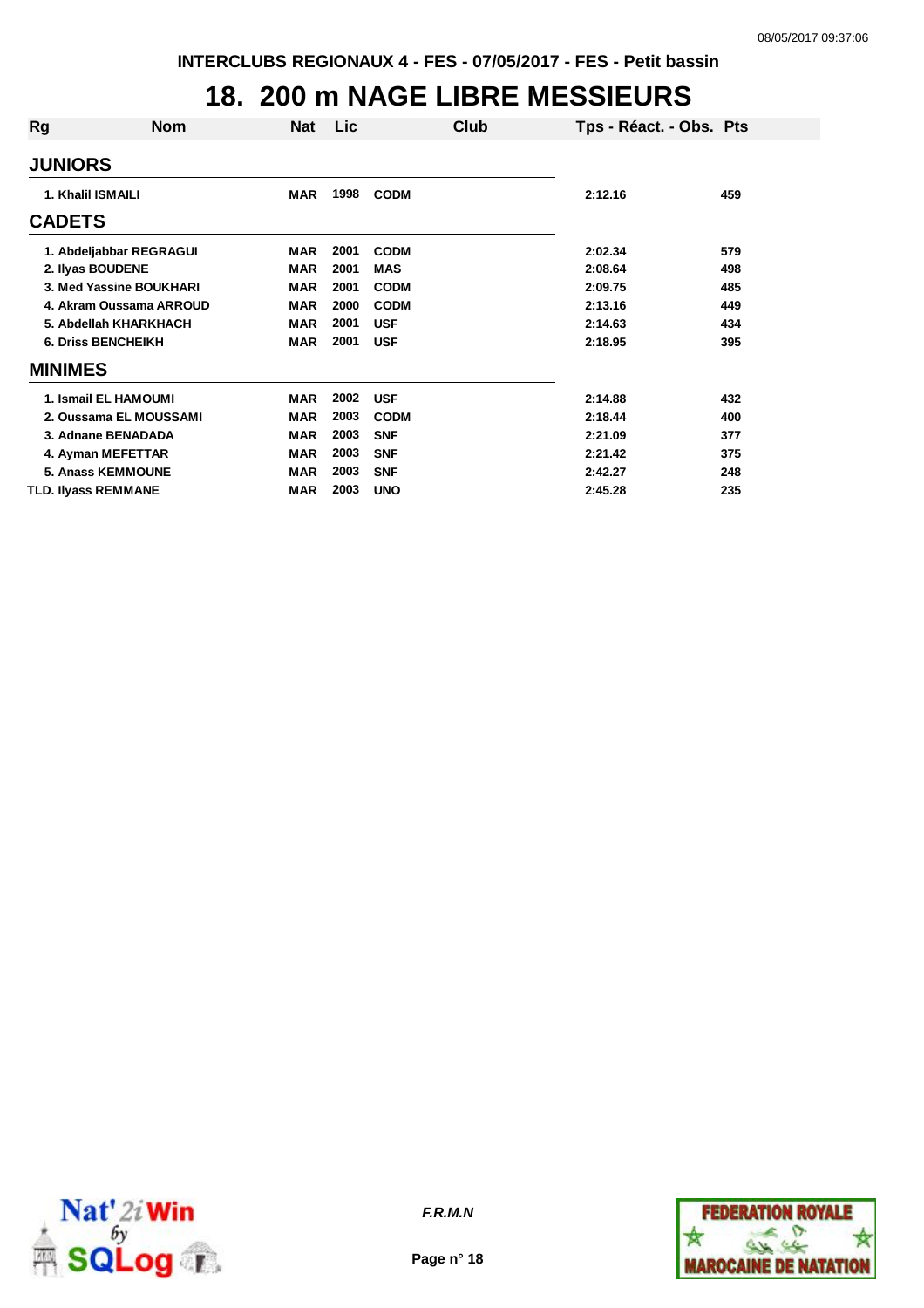### **19. 200 m NAGE LIBRE DAMES**

| Rg               | <b>Nom</b> | <b>Nat</b> | <b>Lic</b> | Club        | Tps - Réact. - Obs. Pts |     |
|------------------|------------|------------|------------|-------------|-------------------------|-----|
| <b>MINIMES</b>   |            |            |            |             |                         |     |
| 1. Basma BOUDRAR |            | MAR        |            | 2003 CODM   | 2:30.78                 | 420 |
| 2. Rim BENNANI   |            | <b>MAR</b> | 2002       | <b>CODM</b> | 2:35.76                 | 381 |



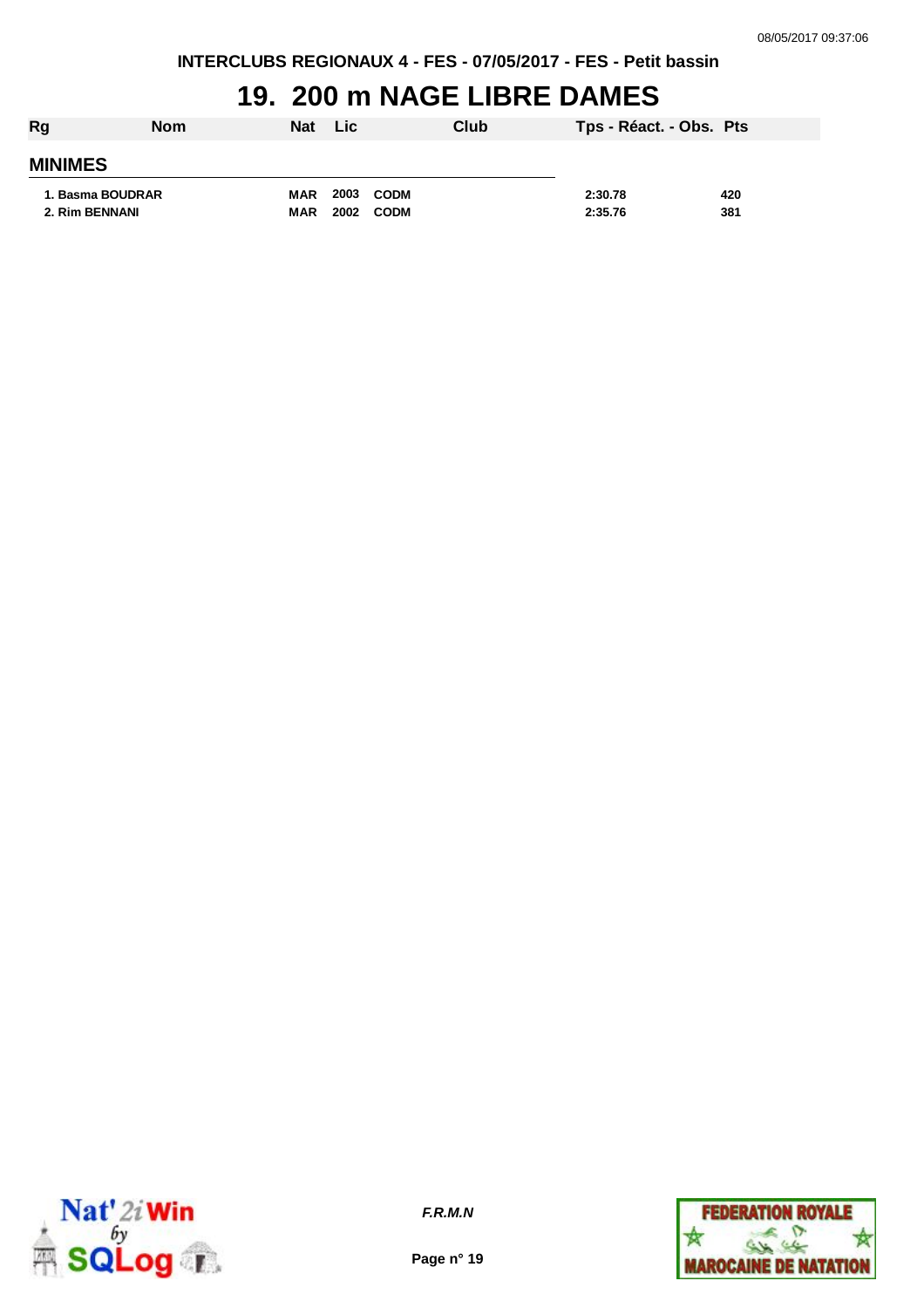# **20. 100 m BRASSE MESSIEURS**

| Rg                        | <b>Nom</b>                  | <b>Nat</b> | Lic  | Club        | Tps - Réact. - Obs. Pts |     |
|---------------------------|-----------------------------|------------|------|-------------|-------------------------|-----|
| <b>JUNIORS</b>            |                             |            |      |             |                         |     |
|                           | 1. Hicham MEKKAOUI          | <b>MAR</b> | 1999 | <b>CODM</b> | 1:15.64                 | 461 |
| 2. Karim AMARTI           |                             | <b>MAR</b> | 1998 | <b>USF</b>  | 1:17.78                 | 424 |
| <b>CADETS</b>             |                             |            |      |             |                         |     |
|                           | 1. Abdellah ETTALBI         | <b>MAR</b> | 2000 | <b>CODM</b> | 1:14.16                 | 489 |
| 2. Omar FILALI            |                             | <b>MAR</b> | 2001 | <b>USF</b>  | 1:18.81                 | 408 |
|                           | <b>TLD. Ahmed SABOUNI</b>   | <b>MAR</b> | 2000 | <b>UNO</b>  | 1:31.66                 | 259 |
| <b>MINIMES</b>            |                             |            |      |             |                         |     |
|                           | 1. Monssif Hamza TIJARI     | <b>MAR</b> | 2002 | <b>CODM</b> | 1:16.53                 | 445 |
|                           | 2. Walid DEQQAOUI           | <b>MAR</b> | 2003 | <b>USF</b>  | 1:17.52                 | 428 |
|                           | 3. Sami SAMRAH              | <b>MAR</b> | 2003 | <b>CODM</b> | 1:18.56                 | 412 |
|                           | 4. Zakariae AMALI           | <b>MAR</b> | 2003 | <b>CODM</b> | 1:20.47                 | 383 |
|                           | 5. Youssef EL YAZAMI ADLI   | <b>MAR</b> | 2002 | <b>USF</b>  | 1:25.44                 | 320 |
|                           | 6. Walid EL BOURAKKADI      | <b>MAR</b> | 2003 | <b>SNF</b>  | 1:26.95                 | 303 |
|                           | 7. Adam SEDDOUK             | <b>MAR</b> | 2003 | <b>CODM</b> | 1:27.52                 | 298 |
|                           | 8. Youssef KADIRI HASSANI   | <b>MAR</b> | 2003 | <b>SNF</b>  | 1:29.88                 | 275 |
| <b>TLD. Youssef SAIDI</b> |                             | <b>MAR</b> | 2003 | <b>SNF</b>  | 1:39.44                 | 203 |
|                           | <b>NC. Mohammed TOUIJAR</b> | <b>MAR</b> | 2003 | <b>SNF</b>  | Frf n.d.                |     |



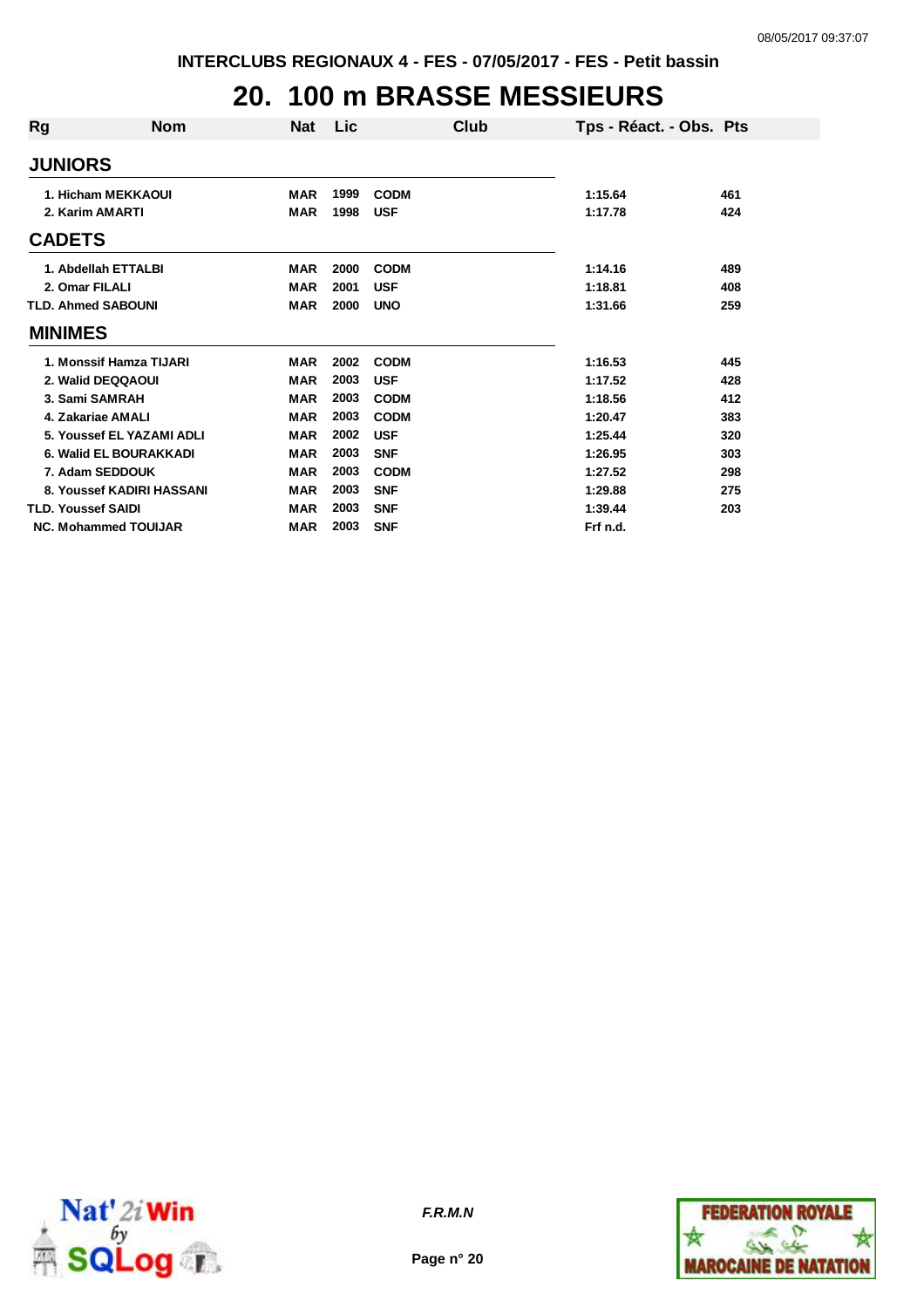#### **21. 100 m BRASSE DAMES**

| Rg                         | <b>Nom</b> | <b>Nat</b> | Lic  |             | Club | Tps - Réact. - Obs. Pts |     |
|----------------------------|------------|------------|------|-------------|------|-------------------------|-----|
| <b>CADETS</b>              |            |            |      |             |      |                         |     |
| 1. Meryem RHLIL            |            | <b>MAR</b> | 2001 | <b>CODM</b> |      | 1:31.47                 | 348 |
| 2. Oumnia OUFRID           |            | MAR        | 2001 | <b>CODM</b> |      | 1:37.13                 | 290 |
| 3. Hajar BOUBRIK           |            | <b>MAR</b> | 2001 | <b>SNF</b>  |      | 1:37.31                 | 289 |
| 4. Meriem MAHMOUDI         |            | <b>MAR</b> | 2001 | <b>SNF</b>  |      | 1:38.61                 | 277 |
| <b>MINIMES</b>             |            |            |      |             |      |                         |     |
| 1. Salma REGRAGUI          |            | <b>MAR</b> | 2002 | <b>USF</b>  |      | 1:29.41                 | 372 |
| 2. Aya ADIANNA             |            | <b>MAR</b> | 2002 | <b>SNF</b>  |      | 1:29.97                 | 365 |
| 3. Douae MOUTAOUAKIL       |            | <b>MAR</b> | 2003 | <b>SNF</b>  |      | 1:40.16                 | 265 |
| 4. Yassmine FADILA         |            | <b>MAR</b> | 2002 | <b>SNF</b>  |      | 1:44.81                 | 231 |
| <b>TLD. Boutaina OUALI</b> |            | <b>MAR</b> | 2003 | <b>CAT</b>  |      | 1:46.50                 | 220 |
| <b>NC. Hajar LOUDIYI</b>   |            | <b>MAR</b> | 2003 | A.C.N.T     |      | Dsg VI                  | 0   |



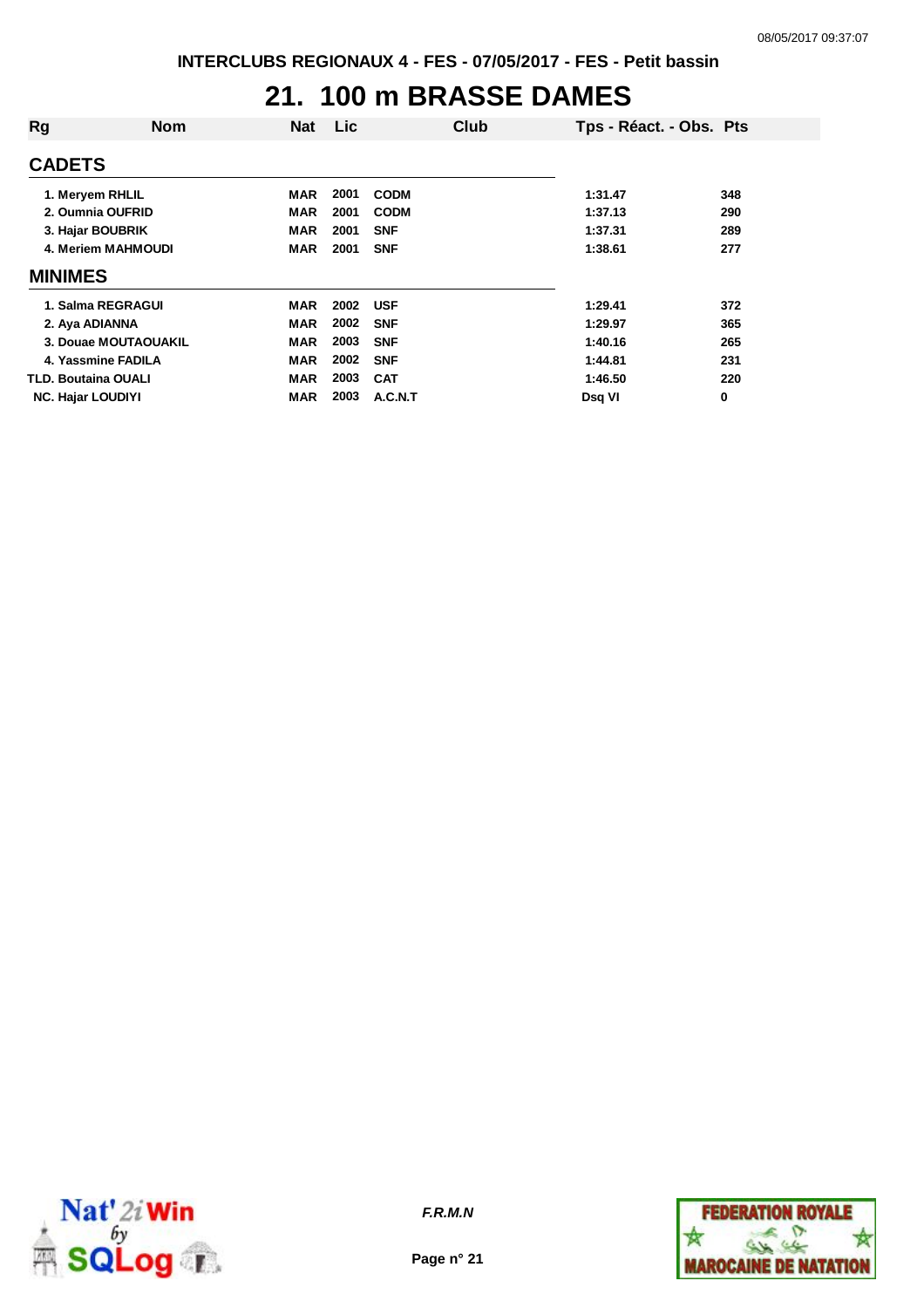## **22. 50 m DOS MESSIEURS**

| <b>Rg</b>      | Nom                               | <b>Nat</b> | Lic  |             | Club | Tps - Réact. - Obs. Pts |     |
|----------------|-----------------------------------|------------|------|-------------|------|-------------------------|-----|
| <b>JUNIORS</b> |                                   |            |      |             |      |                         |     |
|                | 1. Karim AMARTI                   | <b>MAR</b> | 1998 | <b>USF</b>  |      | 30.83                   | 474 |
|                | 2. Hicham MEKKAOUI                | <b>MAR</b> | 1999 | <b>CODM</b> |      | 31.44                   | 447 |
|                | 3. Khalil ISMAILI                 | <b>MAR</b> | 1998 | <b>CODM</b> |      | 32.80                   | 393 |
|                | 4. El Mehdi MIMOUNI               | <b>MAR</b> | 1998 | <b>UNO</b>  |      | 33.33                   | 375 |
|                | 5. Abderrahman BENNANI            | <b>MAR</b> | 1998 | <b>SNF</b>  |      | 36.34                   | 289 |
| <b>CADETS</b>  |                                   |            |      |             |      |                         |     |
|                | 1. Mohammed SEFRAOUI              | <b>MAR</b> | 2000 | <b>UNO</b>  |      | 29.91                   | 519 |
|                | 2. Akram Oussama ARROUD           | <b>MAR</b> | 2000 | <b>CODM</b> |      | 31.00                   | 466 |
|                | 3. Driss BENCHEIKH                | <b>MAR</b> | 2001 | <b>USF</b>  |      | 31.31                   | 452 |
|                | 4. Omar FILALI                    | <b>MAR</b> | 2001 | <b>USF</b>  |      | 32.08                   | 421 |
|                | 5. Ilyas BOUDENE                  | <b>MAR</b> | 2001 | <b>MAS</b>  |      | 32.30                   | 412 |
|                | 6. Abdellah KHARKHACH             | <b>MAR</b> | 2001 | <b>USF</b>  |      | 32.89                   | 390 |
|                | 7. Mohammed Amine BELHADRI        | <b>MAR</b> | 2001 | <b>UNO</b>  |      | 40.02                   | 216 |
| <b>MINIMES</b> |                                   |            |      |             |      |                         |     |
|                | 1. Monssif Hamza TIJARI           | <b>MAR</b> | 2002 | <b>CODM</b> |      | 31.50                   | 444 |
|                | 2. Oussama EL MOUSSAMI            | <b>MAR</b> | 2003 | <b>CODM</b> |      | 32.94                   | 388 |
|                | 3. Ismail EL HAMOUMI              | <b>MAR</b> | 2002 | <b>USF</b>  |      | 33.33                   | 375 |
|                | 4. Adnane BENADADA                | <b>MAR</b> | 2003 | <b>SNF</b>  |      | 33.39                   | 373 |
|                | 5. Adam SEDDOUK                   | <b>MAR</b> | 2003 | <b>CODM</b> |      | 33.60                   | 366 |
|                | 6. El Mehdi ELKAMYA               | <b>MAR</b> | 2002 | <b>SNF</b>  |      | 33.93                   | 355 |
|                | 6. Ayman MEFETTAR                 | <b>MAR</b> | 2003 | <b>SNF</b>  |      | 33.93                   | 355 |
|                | 8. Walid RHZAL                    | <b>MAR</b> | 2003 | <b>UNO</b>  |      | 35.98                   | 298 |
|                | 9. Yassine MIRI                   | <b>MAR</b> | 2002 | <b>UNO</b>  |      | 36.29                   | 290 |
|                | <b>10. Anass KEMMOUNE</b>         | <b>MAR</b> | 2003 | <b>SNF</b>  |      | 37.17                   | 270 |
|                | 11. Walid EL BOURAKKADI           | <b>MAR</b> | 2003 | <b>SNF</b>  |      | 37.42                   | 265 |
|                | 12. Sami SAMRAH                   | <b>MAR</b> | 2003 | <b>CODM</b> |      | 37.52                   | 263 |
|                | 12. Youssef MBASSO                | <b>MAR</b> | 2002 | <b>UNO</b>  |      | 37.52                   | 263 |
|                | 14. Oussama IGHOUD                | <b>MAR</b> | 2002 | <b>UNO</b>  |      | 38.74                   | 239 |
|                | 14. Aymane SIAHMED OUALI          | <b>MAR</b> | 2002 | <b>SNF</b>  |      | 38.74                   | 239 |
|                | 16. Othman RASSI                  | <b>MAR</b> | 2002 | <b>UNO</b>  |      | 38.83                   | 237 |
|                | 17. Ilyas ES SAHELY               | <b>MAR</b> | 2003 | <b>SNF</b>  |      | 39.04                   | 233 |
|                | 18. Ismail NEJJARI                | <b>MAR</b> | 2003 | <b>MAS</b>  |      | 39.80                   | 220 |
|                | <b>19. Youssef KADIRI HASSANI</b> | <b>MAR</b> | 2003 | <b>SNF</b>  |      | 40.34                   | 211 |
|                | 20. M'hammed RHORCHI              | <b>MAR</b> | 2003 | <b>SNF</b>  |      | 43.94                   | 163 |
|                | TLD. Abderrahmane AMMARA          | <b>MAR</b> | 2003 | <b>CAT</b>  |      | 45.19                   | 150 |
|                | <b>TLD. Alae Eddine RAFTANI</b>   | <b>MAR</b> | 2003 | <b>SNF</b>  |      | 48.63                   | 120 |
|                | <b>NC. Mohamed RASSI</b>          | <b>MAR</b> | 2002 | <b>UNO</b>  |      | Frf n.d.                |     |
|                | NC. Mohamed Chawki AYACH          | <b>MAR</b> | 2003 | <b>CAT</b>  |      | Disqual.                | 0   |



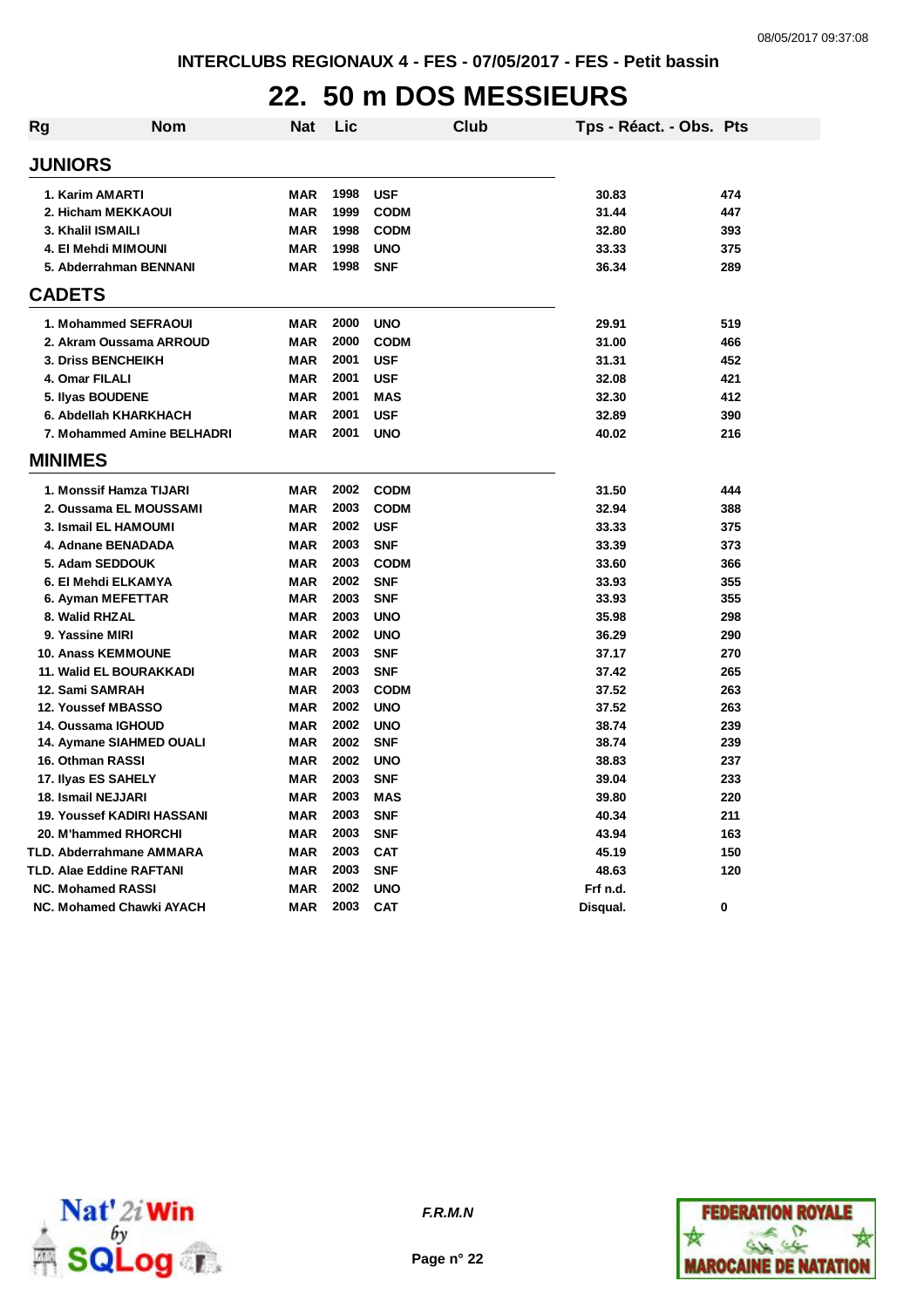# **23. 50 m DOS DAMES**

| Rg                         | <b>Nom</b>             | <b>Nat</b> | Lic  |             | Club | Tps - Réact. - Obs. Pts |     |
|----------------------------|------------------------|------------|------|-------------|------|-------------------------|-----|
| <b>CADETS</b>              |                        |            |      |             |      |                         |     |
|                            | 1. Oumnia OUFRID       | <b>MAR</b> | 2001 | <b>CODM</b> |      | 34.13                   | 498 |
| 2. Meryem RHLIL            |                        | <b>MAR</b> | 2001 | <b>CODM</b> |      | 36.19                   | 418 |
|                            | 3. Hajar BOUBRIK       | <b>MAR</b> | 2001 | <b>SNF</b>  |      | 39.57                   | 319 |
| 4. Basma QOTIA             |                        | <b>MAR</b> | 2001 | <b>CAT</b>  |      | 40.63                   | 295 |
| <b>MINIMES</b>             |                        |            |      |             |      |                         |     |
|                            | 1. Oumayma ETTALBI     | <b>MAR</b> | 2003 | <b>CODM</b> |      | 34.30                   | 491 |
| 2. Hajar SABER             |                        | <b>MAR</b> | 2003 | <b>CODM</b> |      | 34.81                   | 469 |
|                            | 3. Douae EL MOUJARRADE | <b>MAR</b> | 2003 | <b>SNF</b>  |      | 35.45                   | 444 |
|                            | 4. Basma BOUDRAR       | <b>MAR</b> | 2003 | <b>CODM</b> |      | 36.13                   | 420 |
| 5. Aya ADIANNA             |                        | <b>MAR</b> | 2002 | <b>SNF</b>  |      | 37.03                   | 390 |
| <b>6. Rim BENNANI</b>      |                        | <b>MAR</b> | 2002 | <b>CODM</b> |      | 37.31                   | 381 |
| 7. Imane KANDILI           |                        | <b>MAR</b> | 2003 | <b>SNF</b>  |      | 39.88                   | 312 |
|                            | 8. Douae MOUTAOUAKIL   | <b>MAR</b> | 2003 | <b>SNF</b>  |      | 42.03                   | 266 |
| 9. Ghita YAHYA             |                        | <b>MAR</b> | 2003 | <b>SNF</b>  |      | 43.48                   | 241 |
| <b>TLD. Boutaina OUALI</b> |                        | <b>MAR</b> | 2003 | <b>CAT</b>  |      | 48.59                   | 172 |



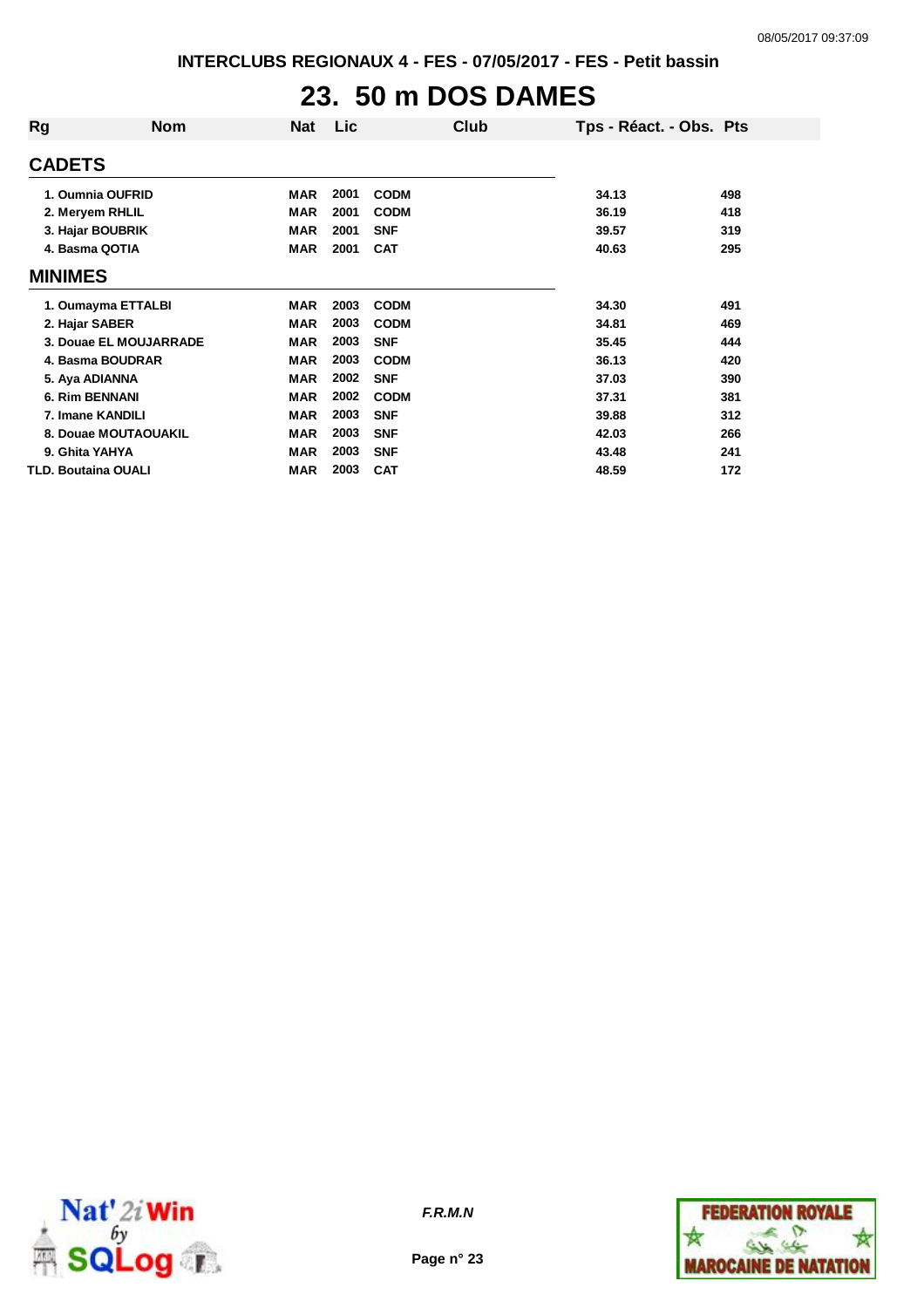# **24. 400 m 4 NAGES MESSIEURS**

| Rg                      | <b>Nom</b> | <b>Nat</b> | Lic  |             | Club | Tps - Réact. - Obs. Pts |     |
|-------------------------|------------|------------|------|-------------|------|-------------------------|-----|
| <b>CADETS</b>           |            |            |      |             |      |                         |     |
| 1. Abdeljabbar REGRAGUI |            | <b>MAR</b> | 2001 | <b>CODM</b> |      | 4:54.10                 | 569 |
| 2. Med Yassine BOUKHARI |            | <b>MAR</b> | 2001 | <b>CODM</b> |      | 5:19.47                 | 444 |
| <b>MINIMES</b>          |            |            |      |             |      |                         |     |
| 1. Zakariae AMALI       |            | <b>MAR</b> | 2003 | <b>CODM</b> |      | 5:33.06                 | 392 |



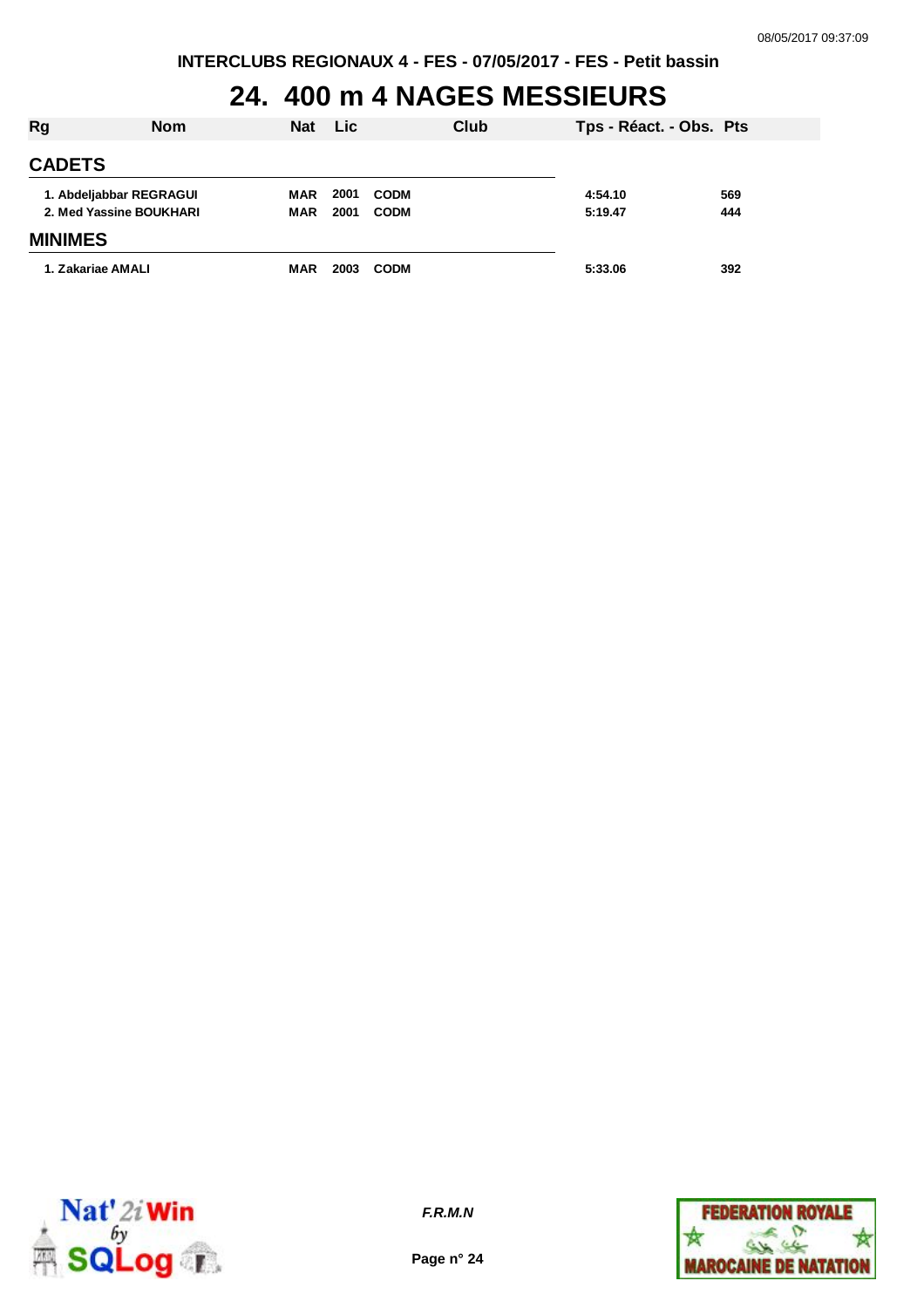#### **25. 400 m 4 NAGES DAMES**

| Rg                     | <b>Nom</b> | <b>Nat</b> | <b>Lic</b> |             | Club | Tps - Réact. - Obs. Pts |     |
|------------------------|------------|------------|------------|-------------|------|-------------------------|-----|
| <b>MINIMES</b>         |            |            |            |             |      |                         |     |
| 1. Hajar SABER         |            | <b>MAR</b> | 2003       | <b>CODM</b> |      | 5:58.47                 | 419 |
| 2. Douae EL MOUJARRADE |            | <b>MAR</b> | 2003       | <b>SNF</b>  |      | 6:25.38                 | 337 |



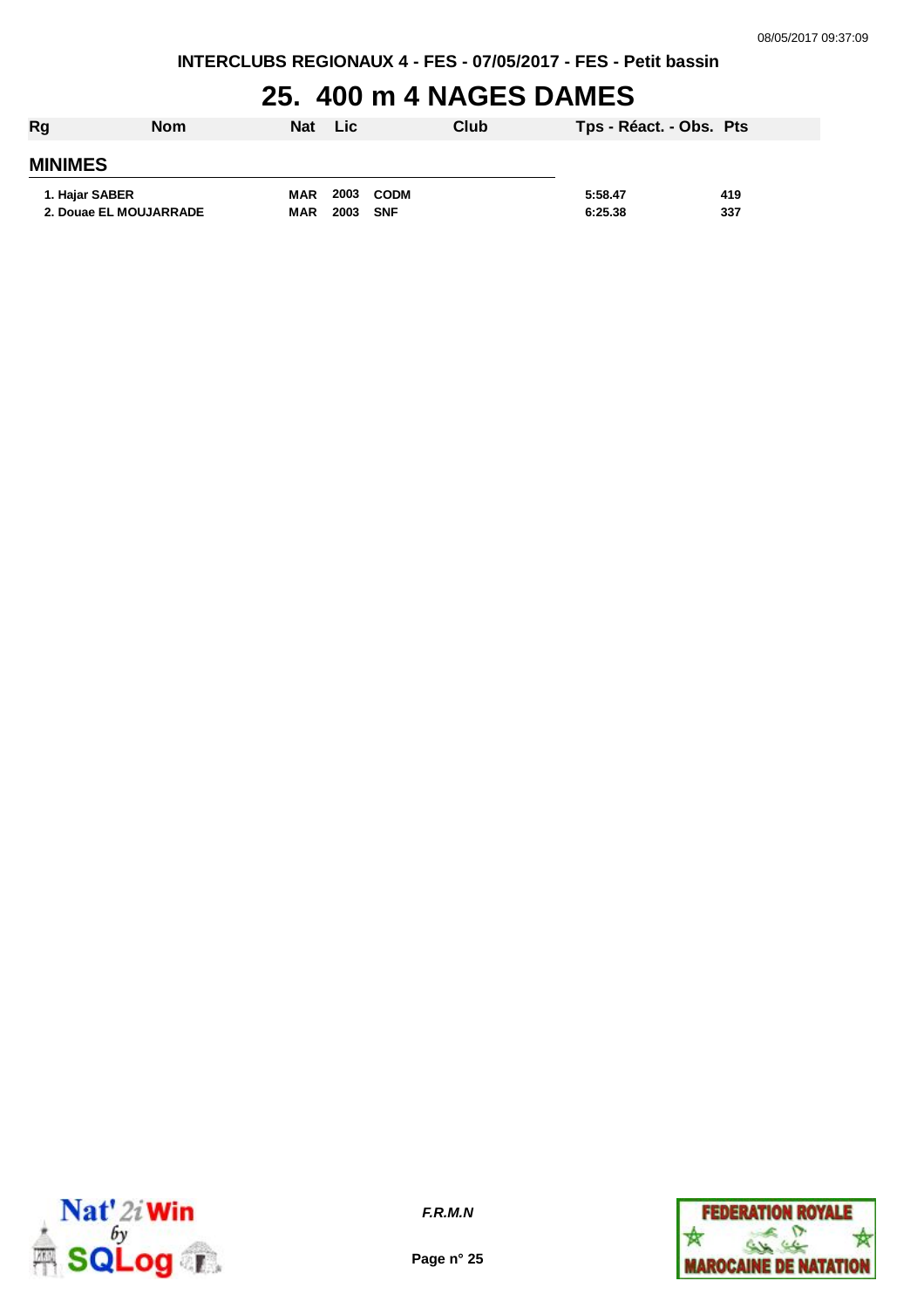### **26. 200 m PAPILLON MESSIEURS**

| Rg                       | <b>Nom</b> | <b>Nat</b> | <b>Lic</b> |             | Club | Tps - Réact. - Obs. Pts |     |
|--------------------------|------------|------------|------------|-------------|------|-------------------------|-----|
| <b>CADETS</b>            |            |            |            |             |      |                         |     |
| 1. Abdeljabbar REGRAGUI  |            | <b>MAR</b> | 2001       | <b>CODM</b> |      | 2:22.07                 | 483 |
| 2. Med Yassine BOUKHARI  |            | <b>MAR</b> | 2001       | <b>CODM</b> |      | 2:37.89                 | 352 |
| NC. Akram Oussama ARROUD |            | <b>MAR</b> | 2000       | <b>CODM</b> |      | Frf n.d.                |     |
| <b>MINIMES</b>           |            |            |            |             |      |                         |     |
| 1. Adam SEDDOUK          |            | MAR        | 2003       | <b>CODM</b> |      | 2:36.52                 | 361 |
| 2. Walid DEQQAOUI        |            | <b>MAR</b> | 2003       | <b>USF</b>  |      | 2:45.57                 | 305 |
| 3. Walid EL BOURAKKADI   |            | <b>MAR</b> | 2003       | <b>SNF</b>  |      | 3:06.63                 | 213 |



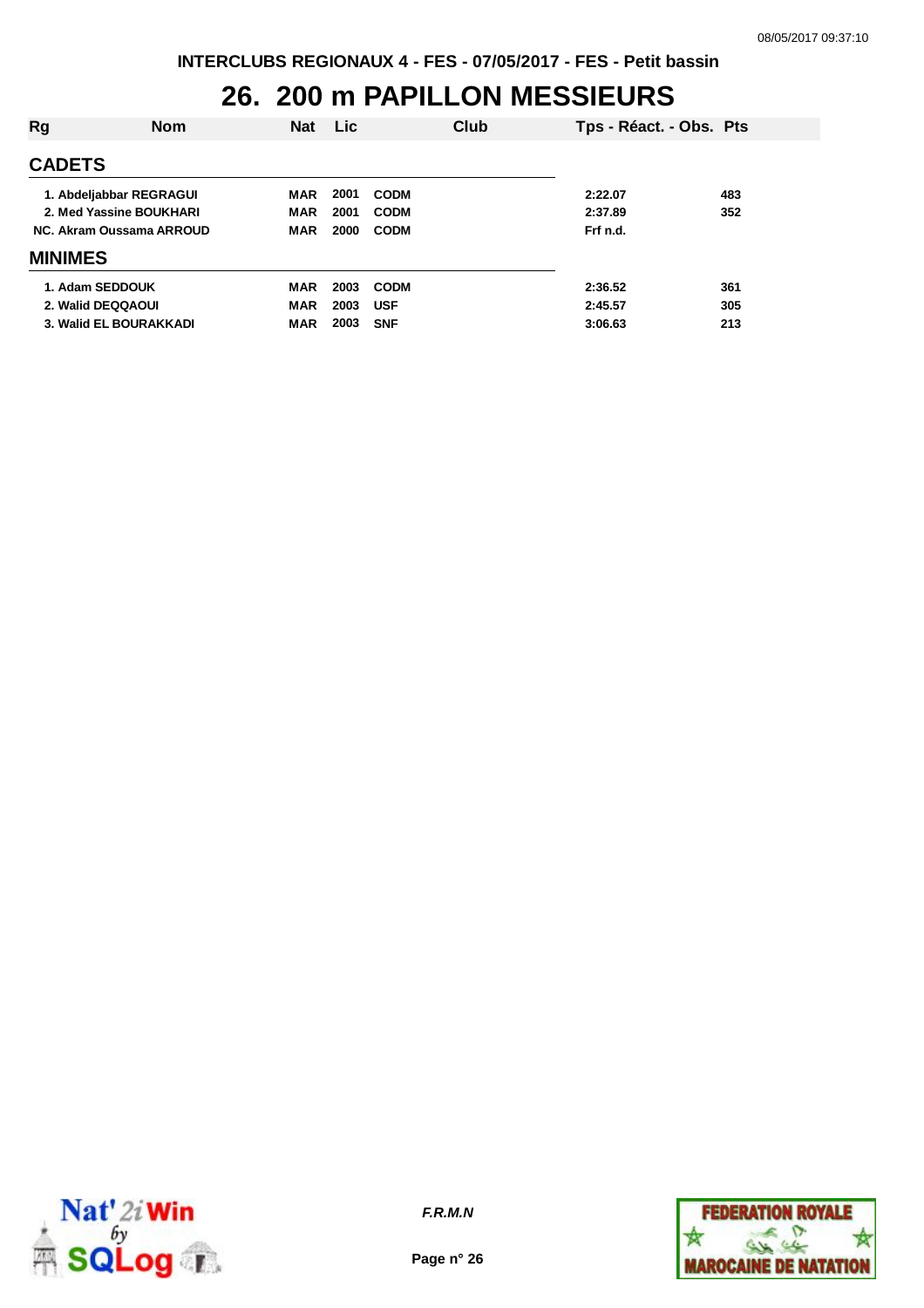### **27. 200 m PAPILLON DAMES**

| Rg                | <b>Nom</b> | Nat        | <b>Lic</b> |             | Club | Tps - Réact. - Obs. Pts |     |
|-------------------|------------|------------|------------|-------------|------|-------------------------|-----|
| <b>MINIMES</b>    |            |            |            |             |      |                         |     |
| 1. Salma REGRAGUI |            | MAR        | 2002 USF   |             |      | 2:47.38                 | 385 |
| 2. Aya ADIANNA    |            | <b>MAR</b> | 2002 SNF   |             |      | 2:57.13                 | 325 |
| 3. Hajar SABER    |            | <b>MAR</b> | 2003       | <b>CODM</b> |      | 3:02.33                 | 298 |



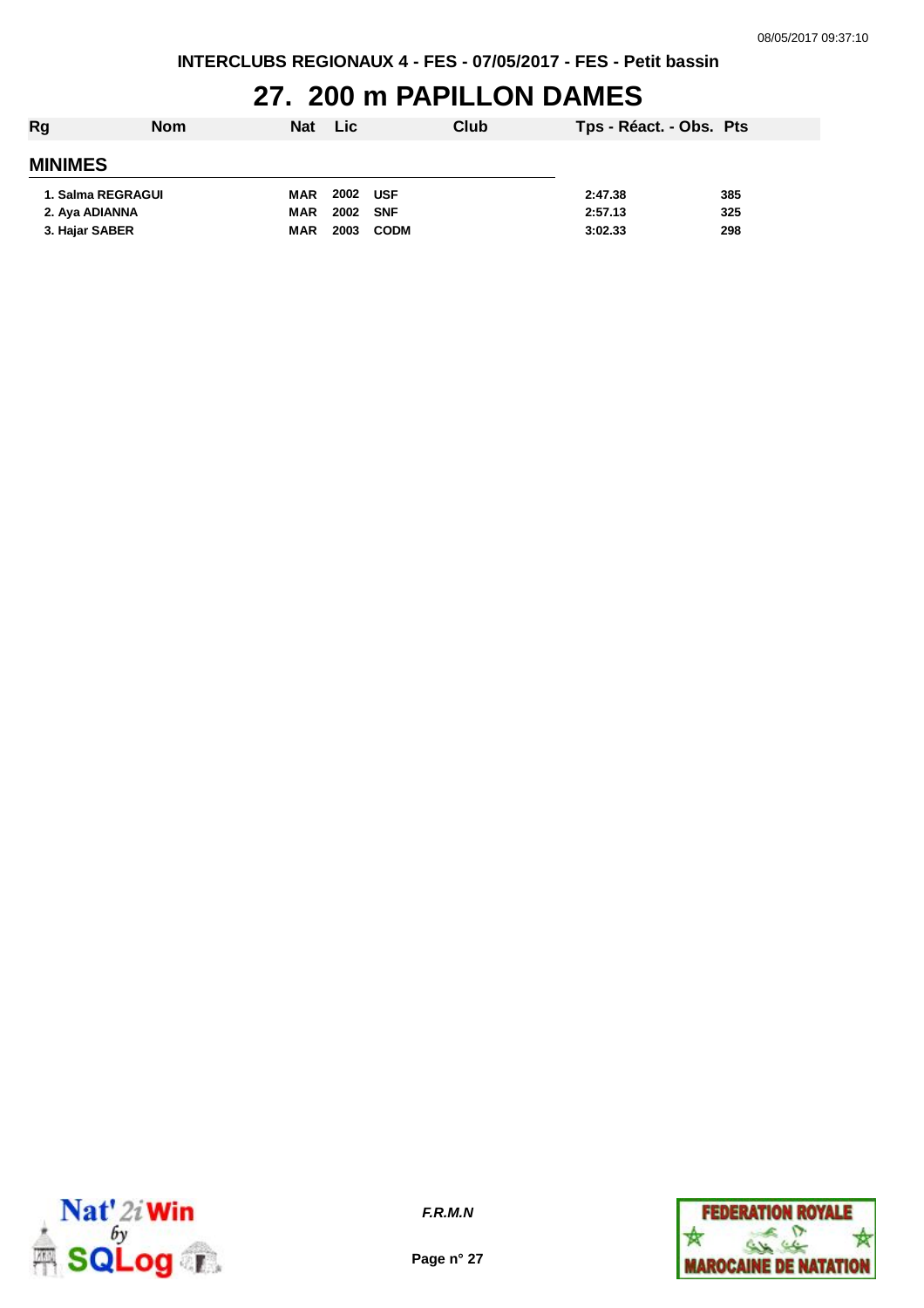# **28. 100 m DOS MESSIEURS**

| Rg               | <b>Nom</b>                        | <b>Nat</b> | Lic  | <b>Club</b> | Tps - Réact. - Obs. Pts |     |
|------------------|-----------------------------------|------------|------|-------------|-------------------------|-----|
|                  |                                   |            |      |             |                         |     |
| <b>SENIORS</b>   |                                   |            |      |             |                         |     |
|                  | 1. Amine KOUAME                   | <b>MAR</b> | 1986 | <b>USF</b>  | 57.98                   | 719 |
| <b>JUNIORS</b>   |                                   |            |      |             |                         |     |
|                  | 1. Karim AMARTI                   | <b>MAR</b> | 1998 | <b>USF</b>  | 1:06.84                 | 469 |
|                  | 2. Khalil ISMAILI                 | <b>MAR</b> | 1998 | <b>CODM</b> | 1:10.28                 | 403 |
| <b>CADETS</b>    |                                   |            |      |             |                         |     |
|                  | 1. Mohammed SEFRAOUI              | <b>MAR</b> | 2000 | <b>UNO</b>  | 1:07.66                 | 452 |
|                  | 2. Abdellah ETTALBI               | <b>MAR</b> | 2000 | <b>CODM</b> | 1:10.42                 | 401 |
|                  | 3. Abdellah KHARKHACH             | <b>MAR</b> | 2001 | <b>USF</b>  | 1:11.99                 | 375 |
|                  | <b>4. Driss BENCHEIKH</b>         | <b>MAR</b> | 2001 | <b>USF</b>  | 1:12.97                 | 360 |
|                  | 5. Omar FILALI                    | <b>MAR</b> | 2001 | <b>USF</b>  | 1:16.45                 | 313 |
|                  | <b>NC. Akram Oussama ARROUD</b>   | <b>MAR</b> | 2000 | <b>CODM</b> | Frf n.d.                |     |
| <b>MINIMES</b>   |                                   |            |      |             |                         |     |
|                  | 1. Monssif Hamza TIJARI           | <b>MAR</b> | 2002 | <b>CODM</b> | 1:07.66                 | 452 |
|                  | 2. Zakariae AMALI                 | <b>MAR</b> | 2003 | <b>CODM</b> | 1:11.80                 | 378 |
|                  | 3. Oussama EL MOUSSAMI            | <b>MAR</b> | 2003 | <b>CODM</b> | 1:11.94                 | 376 |
|                  | 4. El Mehdi ELKAMYA               | <b>MAR</b> | 2002 | <b>SNF</b>  | 1:13.50                 | 352 |
|                  | 5. Ayman MEFETTAR                 | <b>MAR</b> | 2003 | <b>SNF</b>  | 1:13.59                 | 351 |
|                  | 6. Adnane BENADADA                | <b>MAR</b> | 2003 | <b>SNF</b>  | 1:13.69                 | 350 |
|                  | 7. Ismail EL HAMOUMI              | <b>MAR</b> | 2002 | <b>USF</b>  | 1:15.08                 | 331 |
|                  | 8. Anass KEMMOUNE                 | <b>MAR</b> | 2003 | <b>SNF</b>  | 1:19.99                 | 273 |
|                  | 9. Walid RHZAL                    | <b>MAR</b> | 2003 | <b>UNO</b>  | 1:20.38                 | 269 |
| 10. Yassine MIRI |                                   | <b>MAR</b> | 2002 | <b>UNO</b>  | 1:25.37                 | 225 |
|                  | <b>11. Youssef KADIRI HASSANI</b> | <b>MAR</b> | 2003 | <b>SNF</b>  | 1:26.00                 | 220 |
|                  | 12. Ilyas ES SAHELY               | <b>MAR</b> | 2003 | <b>SNF</b>  | 1:27.38                 | 210 |
|                  | 13. Sami SAMRAH                   | <b>MAR</b> | 2003 | <b>CODM</b> | 1:30.17                 | 191 |



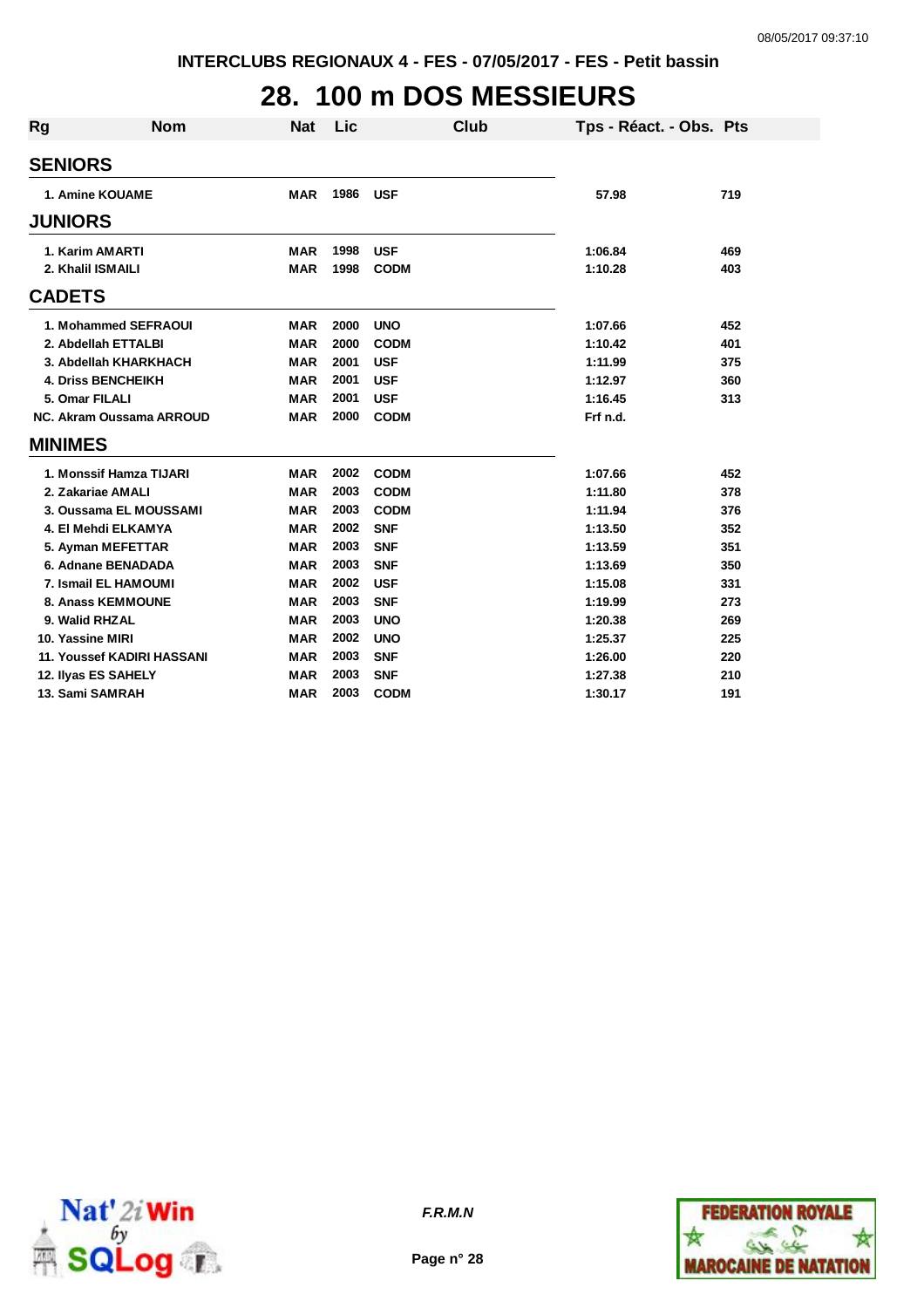# **29. 100 m DOS DAMES**

| Rg             | <b>Nom</b>             | Nat        | <b>Lic</b> |             | Club | Tps - Réact. - Obs. Pts |     |
|----------------|------------------------|------------|------------|-------------|------|-------------------------|-----|
| <b>CADETS</b>  |                        |            |            |             |      |                         |     |
|                | 1. Oumnia OUFRID       | MAR        | 2001       | <b>CODM</b> |      | 1:13.47                 | 495 |
|                | 2. Hajar BOUBRIK       | <b>MAR</b> | 2001       | <b>SNF</b>  |      | 1:26.25                 | 306 |
| <b>MINIMES</b> |                        |            |            |             |      |                         |     |
|                | 1. Hajar SABER         | <b>MAR</b> | 2003       | <b>CODM</b> |      | 1:17.13                 | 427 |
|                | 2. Douae EL MOUJARRADE | <b>MAR</b> | 2003       | <b>SNF</b>  |      | 1:19.06                 | 397 |
|                | 3. Basma BOUDRAR       | <b>MAR</b> | 2003       | <b>CODM</b> |      | 1:19.08                 | 397 |
|                | 4. Aya ADIANNA         | <b>MAR</b> | 2002       | <b>SNF</b>  |      | 1:19.49                 | 390 |
|                | 5. Rim BENNANI         | <b>MAR</b> | 2002       | <b>CODM</b> |      | 1:19.63                 | 388 |
|                | 6. Oumayma ETTALBI     | <b>MAR</b> | 2003       | <b>CODM</b> |      | 1:22.95                 | 344 |
|                | 7. Imane KANDILI       | <b>MAR</b> | 2003       | <b>SNF</b>  |      | 1:27.07                 | 297 |
|                | 8. Yassmine FADILA     | <b>MAR</b> | 2002       | <b>SNF</b>  |      | 1:28.16                 | 286 |
|                | 9. Douae MOUTAOUAKIL   | <b>MAR</b> | 2003       | <b>SNF</b>  |      | 1:30.37                 | 266 |



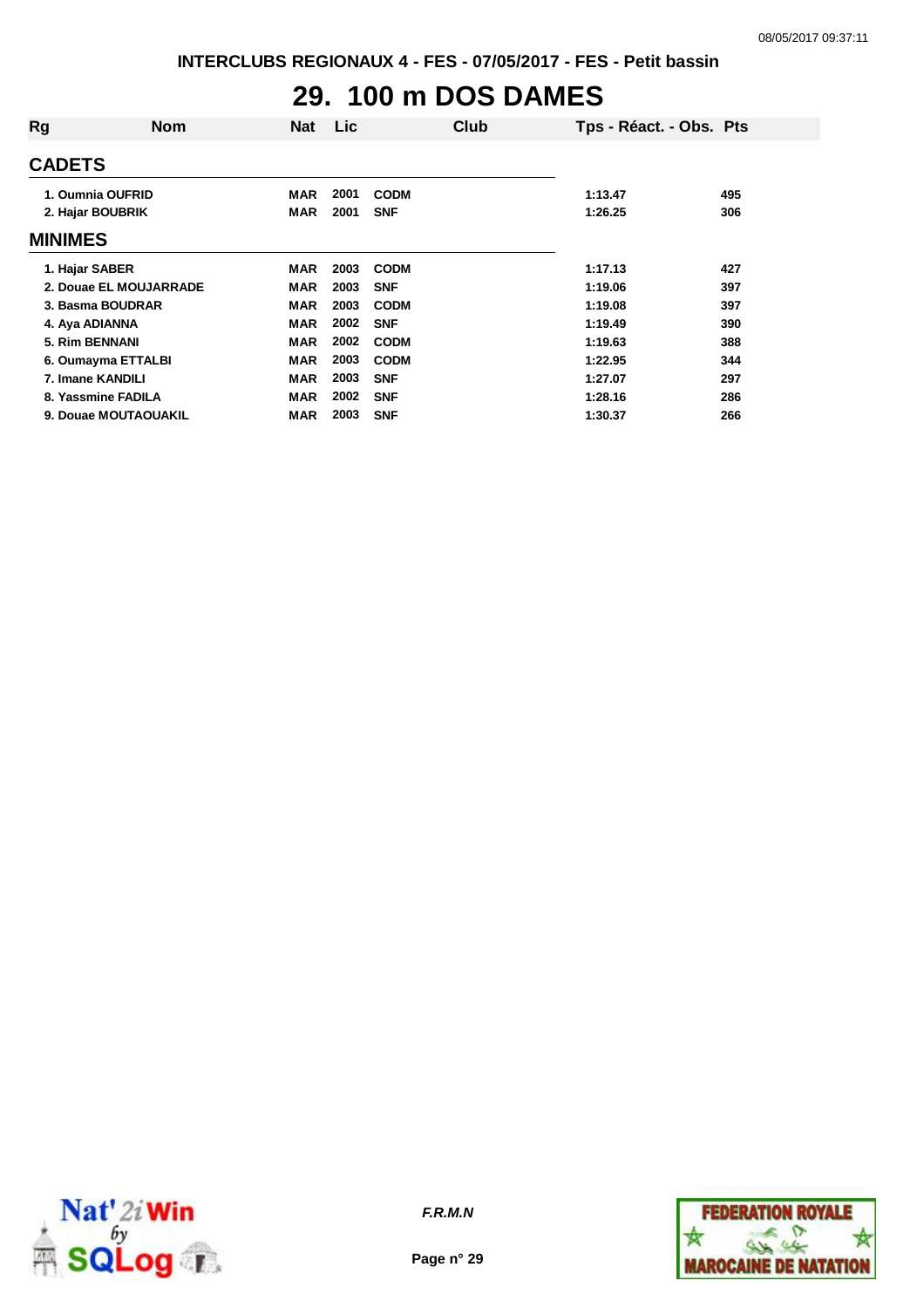## **30. 50 m NAGE LIBRE DAMES**

| <b>Rg</b>                  | <b>Nom</b>             | <b>Nat</b> | Lic  | Club        | Tps - Réact. - Obs. Pts |     |
|----------------------------|------------------------|------------|------|-------------|-------------------------|-----|
| <b>CADETS</b>              |                        |            |      |             |                         |     |
|                            | 1. Oumnia OUFRID       | <b>MAR</b> | 2001 | <b>CODM</b> | 30.56                   | 468 |
| 2. Meryem RHLIL            |                        | <b>MAR</b> | 2001 | <b>CODM</b> | 30.70                   | 462 |
| 3. Hajar BOUBRIK           |                        | <b>MAR</b> | 2001 | <b>SNF</b>  | 31.94                   | 410 |
| 4. Basma QOTIA             |                        | <b>MAR</b> | 2001 | <b>CAT</b>  | 33.81                   | 345 |
|                            | 5. Meriem MAHMOUDI     | <b>MAR</b> | 2001 | <b>SNF</b>  | 34.72                   | 319 |
| <b>MINIMES</b>             |                        |            |      |             |                         |     |
|                            | 1. Oumayma ETTALBI     | <b>MAR</b> | 2003 | <b>CODM</b> | 28.66                   | 567 |
|                            | 2. Salma REGRAGUI      | <b>MAR</b> | 2002 | <b>USF</b>  | 30.81                   | 457 |
|                            | 3. Douae EL MOUJARRADE | <b>MAR</b> | 2003 | <b>SNF</b>  | 30.84                   | 455 |
| <b>4. Rim BENNANI</b>      |                        | <b>MAR</b> | 2002 | <b>CODM</b> | 31.34                   | 434 |
|                            | 5. Basma BOUDRAR       | <b>MAR</b> | 2003 | <b>CODM</b> | 32.54                   | 388 |
| 6. Imane KANDILI           |                        | <b>MAR</b> | 2003 | <b>SNF</b>  | 33.97                   | 341 |
|                            | 7. Yassmine FADILA     | <b>MAR</b> | 2002 | <b>SNF</b>  | 35.27                   | 304 |
|                            | 8. Douae MOUTAOUAKIL   | <b>MAR</b> | 2003 | <b>SNF</b>  | 35.98                   | 287 |
| 9. Ghita YAHYA             |                        | <b>MAR</b> | 2003 | <b>SNF</b>  | 36.98                   | 264 |
| <b>TLD. Boutaina OUALI</b> |                        | <b>MAR</b> | 2003 | <b>CAT</b>  | 38.34                   | 237 |
| TLD. Meryem KADI           |                        | <b>MAR</b> | 2003 | <b>MAS</b>  | 40.63                   | 199 |
| <b>TLD. Hajar LOUDIYI</b>  |                        | <b>MAR</b> | 2003 | A.C.N.T     | 41.72                   | 184 |
| <b>TLD. Kawtar SAYARH</b>  |                        | <b>MAR</b> | 2003 | <b>MAS</b>  | 43.84                   | 158 |



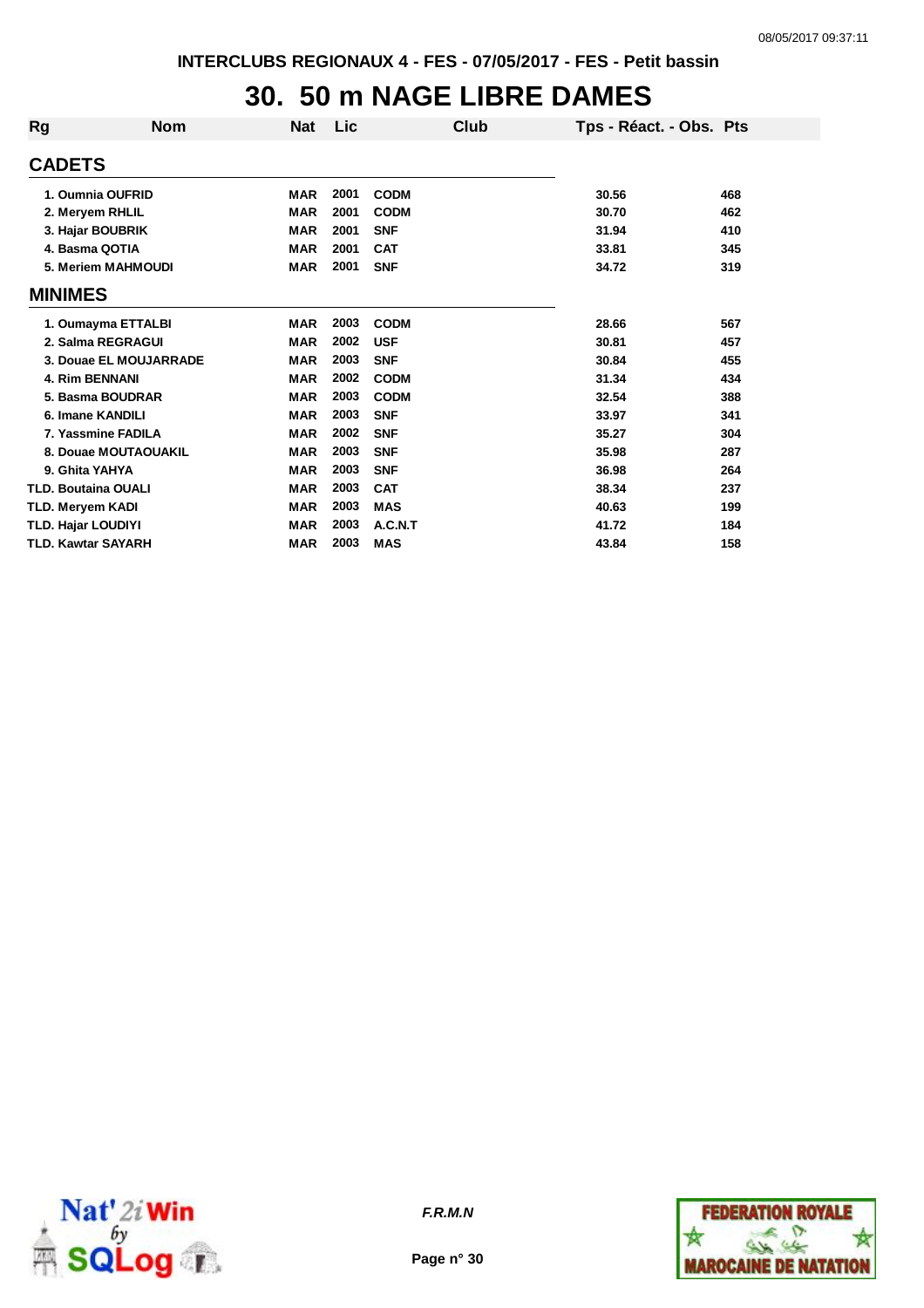## **31. 50 m NAGE LIBRE MESSIEURS**

| <b>Rg</b> | <b>Nom</b>                                                | <b>Nat</b> | Lic          |                            | <b>Club</b> | Tps - Réact. - Obs. Pts |            |
|-----------|-----------------------------------------------------------|------------|--------------|----------------------------|-------------|-------------------------|------------|
|           | <b>SENIORS</b>                                            |            |              |                            |             |                         |            |
|           | 1. Amine KOUAME                                           | MAR        | 1986         | <b>USF</b>                 |             | 24.33                   | 635        |
|           | 2. Youssef AMRI JAMI                                      | MAR        | 1997         | <b>SNF</b>                 |             | 26.82                   | 474        |
|           | <b>JUNIORS</b>                                            |            |              |                            |             |                         |            |
|           | 1. Ali SADOUK                                             | MAR        | 1999         | <b>USF</b>                 |             | 25.36                   | 560        |
|           | 2. Khalil ISMAILI                                         | MAR        | 1998         | <b>CODM</b>                |             | 26.75                   | 477        |
|           | 3. Karim AMARTI<br>4. El Mehdi MIMOUNI                    | MAR<br>MAR | 1998<br>1998 | <b>USF</b><br><b>UNO</b>   |             | 26.96<br>27.16          | 466<br>456 |
|           | 5. Abderrahman BENNANI                                    | MAR        | 1998         | <b>SNF</b>                 |             | 27.85                   | 423        |
|           | <b>CADETS</b>                                             |            |              |                            |             |                         |            |
|           | 1. Abdeljabbar REGRAGUI                                   | MAR        | 2001         | <b>CODM</b>                |             | 25.60                   | 545        |
|           | 2. Med Yassine BOUKHARI                                   | MAR        | 2001         | <b>CODM</b>                |             | 25.73                   | 537        |
|           | 3. Mohammed SEFRAOUI                                      | MAR        | 2000         | <b>UNO</b>                 |             | 26.58                   | 487        |
|           | 4. Abdellah KHARKHACH                                     | MAR        | 2001         | <b>USF</b>                 |             | 26.83                   | 473        |
|           | 5. Hamza BENNOUNA                                         | <b>MAR</b> | 2000         | <b>USF</b>                 |             | 27.00                   | 464        |
|           | 6. Abdellah ETTALBI                                       | <b>MAR</b> | 2000         | <b>CODM</b>                |             | 27.08                   | 460        |
|           | <b>7. Driss BENCHEIKH</b>                                 | <b>MAR</b> | 2001         | <b>USF</b>                 |             | 27.72                   | 429        |
|           | 8. Akram RADI                                             | <b>MAR</b> | 2000         | <b>MAS</b>                 |             | 28.99                   | 375        |
|           | 9. Ahmed SABOUNI                                          | <b>MAR</b> | 2000         | <b>UNO</b>                 |             | 29.63                   | 351        |
|           | 10. Mohammed Amine BELHADRI<br>11. Mohammed Akram RAFTANI | MAR<br>MAR | 2001<br>2001 | <b>UNO</b><br><b>SNF</b>   |             | 31.46<br>32.98          | 293<br>254 |
|           | <b>NC. Adnane EL BEQQALI</b>                              | MAR        | 2000         | <b>SNF</b>                 |             | Frf n.d.                |            |
|           | <b>NC. Hamza TAZOUDI</b>                                  | MAR        | 2000         | <b>SNF</b>                 |             | Frf n.d.                |            |
|           | <b>MINIMES</b>                                            |            |              |                            |             |                         |            |
|           | 1. Monssif Hamza TIJARI                                   | <b>MAR</b> | 2002         | <b>CODM</b>                |             | 26.58                   | 487        |
|           | 2. Walid DEQQAOUI                                         | MAR        | 2003         | <b>USF</b>                 |             | 27.72                   | 429        |
|           | 3. Adam SEDDOUK                                           | MAR        | 2003         | <b>CODM</b>                |             | 27.86                   | 423        |
|           | 4. Adnane BENADADA                                        | MAR        | 2003         | <b>SNF</b>                 |             | 27.95                   | 418        |
|           | 5. Ismail EL HAMOUMI                                      | <b>MAR</b> | 2002         | <b>USF</b>                 |             | 28.08                   | 413        |
|           | 6. Sami SAMRAH                                            | MAR        | 2003         | <b>CODM</b>                |             | 28.50                   | 395        |
|           | 6. Youssef EL YAZAMI ADLI                                 | MAR        | 2002         | <b>USF</b>                 |             | 28.50                   | 395        |
|           | 8. Ayman MEFETTAR                                         | MAR        | 2003         | <b>SNF</b>                 |             | 28.58                   | 391        |
|           | 9. Zakariae AMALI<br>10. Oussama EL MOUSSAMI              | MAR<br>MAR | 2003<br>2003 | <b>CODM</b><br><b>CODM</b> |             | 28.59<br>29.16          | 391<br>368 |
|           | 11. El Mehdi ELKAMYA                                      | MAR        | 2002         | <b>SNF</b>                 |             | 29.73                   | 348        |
|           | 12. Othman RASSI                                          | MAR        | 2002         | <b>UNO</b>                 |             | 29.97                   | 339        |
|           | 13. Youssef MBASSO                                        | MAR        | 2002         | <b>UNO</b>                 |             | 30.03                   | 337        |
|           | 14. Aymane SIAHMED OUALI                                  | MAR        | 2002         | <b>SNF</b>                 |             | 30.78                   | 313        |
|           | <b>15. Walid EL BOURAKKADI</b>                            | MAR        | 2003         | <b>SNF</b>                 |             | 31.19                   | 301        |
|           | 16. Yassine MIRI                                          | <b>MAR</b> | 2002         | <b>UNO</b>                 |             | 31.43                   | 294        |
|           | <b>17. Anass KEMMOUNE</b>                                 | <b>MAR</b> | 2003         | <b>SNF</b>                 |             | 31.83                   | 283        |
|           | 18. Ismail NEJJARI                                        | <b>MAR</b> | 2003         | <b>MAS</b>                 |             | 32.06                   | 277        |
|           | 19. Ilyass REMMANE                                        | MAR        | 2003         | <b>UNO</b>                 |             | 32.20                   | 273        |
|           | 20. Walid RHZAL                                           | MAR        | 2003         | <b>UNO</b>                 |             | 32.70                   | 261        |
|           | 21. Ilyas ES SAHELY<br>22. Youssef SAIDI                  | MAR<br>MAR | 2003<br>2003 | <b>SNF</b><br><b>SNF</b>   |             | 33.05<br>33.19          | 253<br>250 |
|           | 23. Youssef KADIRI HASSANI                                | MAR        | 2003         | <b>SNF</b>                 |             | 33.33                   | 247        |
|           | 24. Alae Eddine RAFTANI                                   | MAR        | 2003         | <b>SNF</b>                 |             | 34.88                   | 215        |
|           | 25. Yassir AKOUIBAA                                       | <b>MAR</b> | 2002         | A.C.N.T                    |             | 35.64                   | 202        |
|           | 26. M'hammed RHORCHI                                      | MAR        | 2003         | <b>SNF</b>                 |             | 35.74                   | 200        |
|           | TLD. Mohamed Chawki AYACH                                 | MAR        | 2003         | <b>CAT</b>                 |             | 36.76                   | 184        |
|           | <b>TLD. Abderrahmane AMMARA</b>                           | <b>MAR</b> | 2003         | <b>CAT</b>                 |             | 37.22                   | 177        |
|           | <b>NC. Mohamed RASSI</b>                                  | <b>MAR</b> | 2002         | <b>UNO</b>                 |             | Frf n.d.                |            |
|           | $\mathbf{Nat}'$ 2i Win                                    |            |              | F.R.M.N                    |             |                         | nava       |
|           |                                                           |            |              |                            |             |                         |            |
|           |                                                           |            |              | Page n° 31                 |             |                         | AROCAI     |
|           |                                                           |            |              |                            |             |                         |            |